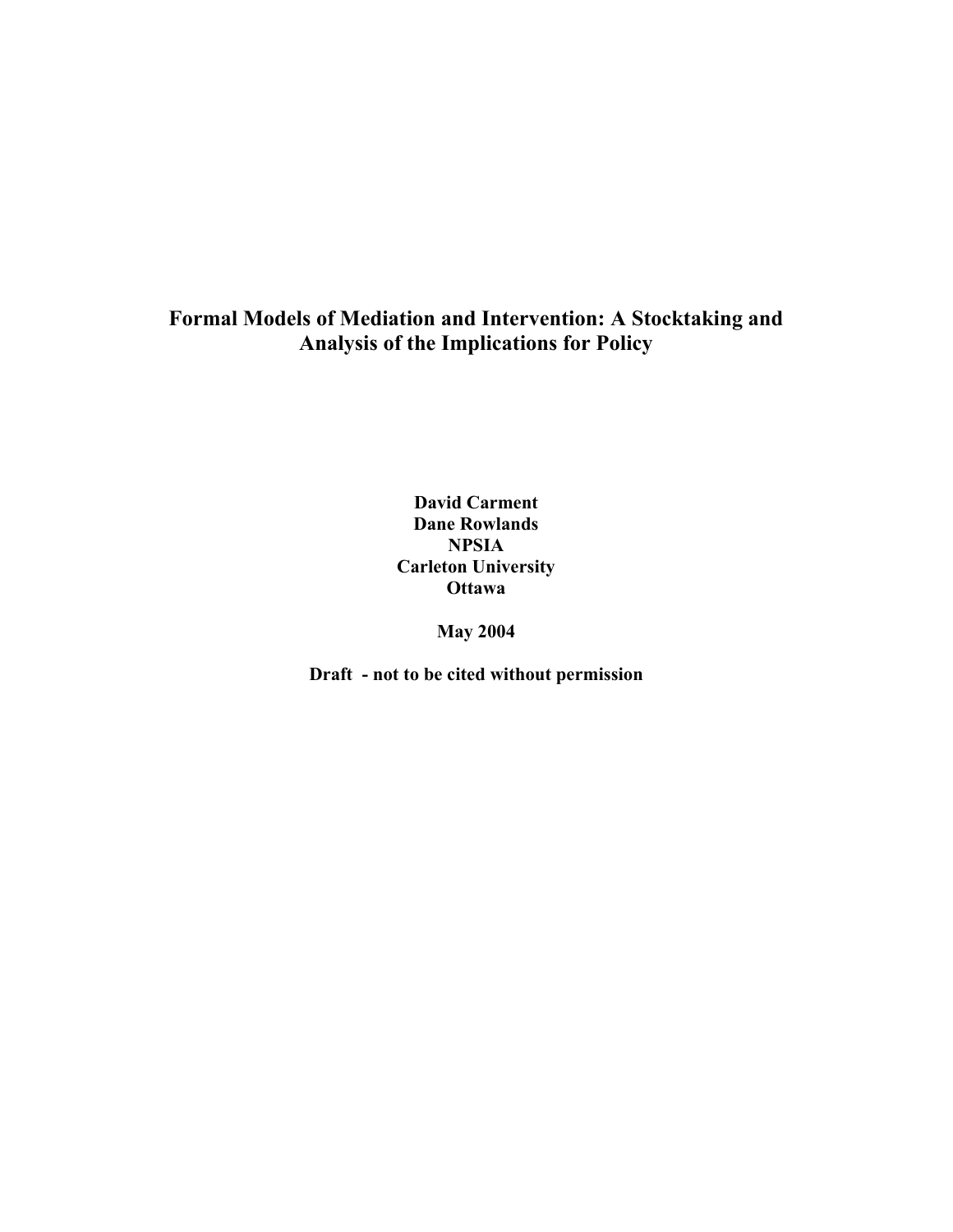**"**I look at how much better we do now than when I was a graduate student," says T. Clifton Morgan, a professor of political science at Rice University. "Our understanding of basic relationships, and our ability to put theoretical pieces together and come up with explanations that seem to work in case after case -- I really do think that the development of that over the last 20 years has been phenomenal. "

"Donald Rumsfeld doesn't know I.R. theory from a hill of beans," says Mr. Art. "But there are a lot of people in government who have gone to graduate school. Ideas have a way of filtering into policy making."

International-relations theory can identify and frame important questions, but Pentagon and State Department officials will probably always be more interested in detailed case studies, prepared by area-studies experts. Theorizing about the causes of war might occasionally generate clean, law-like propositions that appeal to policy makers. But more typically, the discipline generates broad patterns that can be applied to particular cases only with a great deal of caution.

"We have to recognize that there are limits to the predictive powers of political science," says Mr. Art. "That's not an excuse to be sloppy. It's just to say that we don't have unified grand theories of many phenomena, especially not something as complex as war. None of us can predict the consequences of what will happen in the Middle East. Maybe this is why policy makers don't pay much attention to academics." (*Chronicle of Higher Education*).<sup>1</sup>

<sup>&</sup>lt;sup>1</sup> Quoted in Glenn, D. "Calculus of the Battlefield Do game theory and number crunching -- the New Math of international relations -- shed light on the conflict with Iraq?" *The Chronicle* (November 8, 2002) **http://chronicle.com/free/v49/i11/11a01401.htm**. See also interview with Jack Levy at http://chronicle.com/colloquylive/2002/11/war/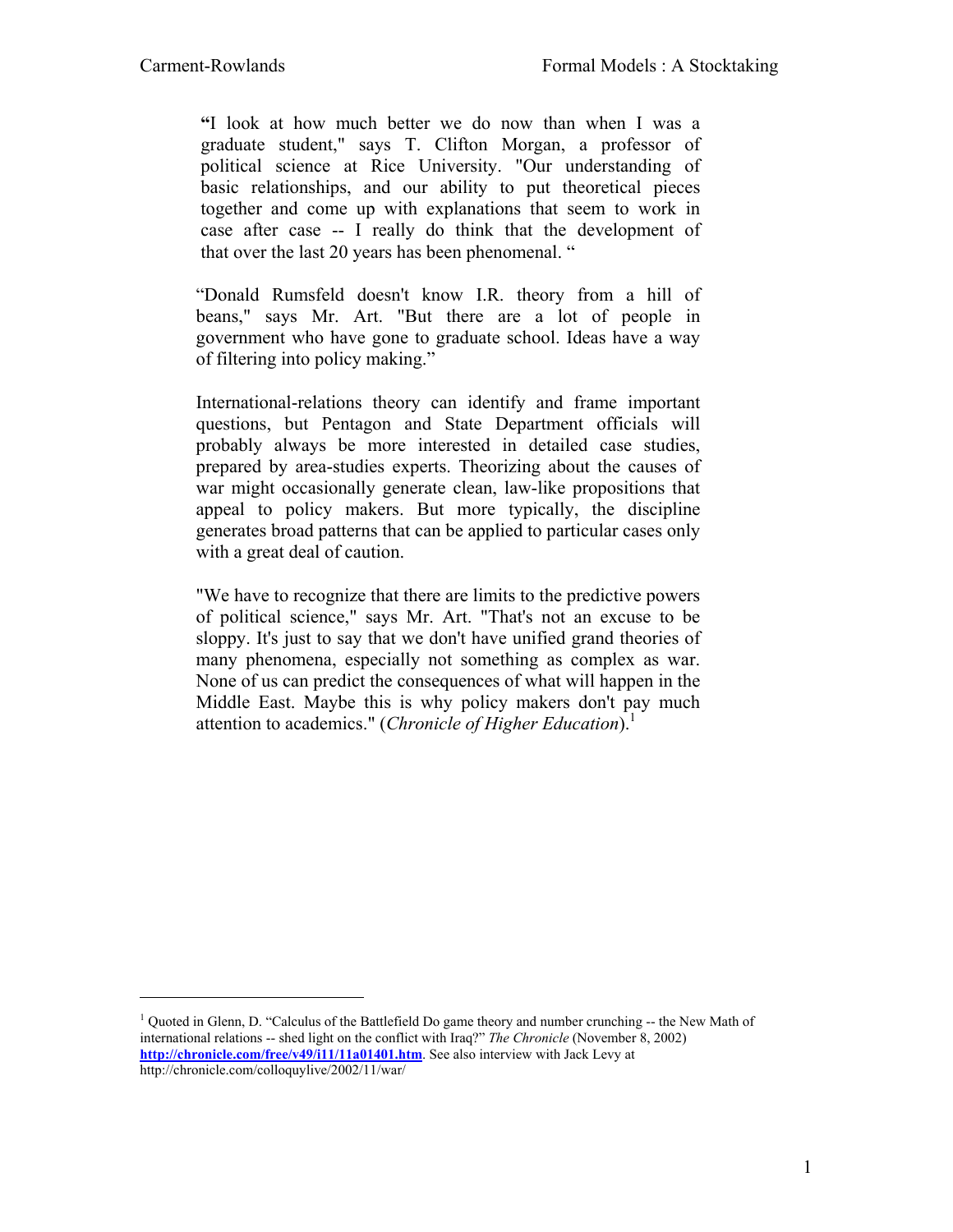### **1. Introduction**

This paper is a stocktaking exercise in which we evaluate formal models of third party intervention and mediation in order to determine what can be done to improve the possibilities that such techniques can have a broader policy-relevant audience and impact. We do so in three stages. First, we consider a list of claims in the literature regarding the range of interveners; the levels of analysis they consider and areas of consensus and division regarding findings on their level of effectiveness. Related findings regarding the techniques they employ are also discussed*.* This first stage is intended to provide a profile of the current literature in order to identify gaps, controversies, and areas of consensus in "intervention theory" as a research programme.

 Second, we examine the formal modeling of intervention in terms of its effectiveness as a research programme with a common set of research questions, appropriate levels and units of analysis and empirical content. Here we consider the methodological divisions and similarities in the literature and the strengths and weaknesses of formal modeling. More specifically we will consider what, if any, efforts have been made within formal modeling to confront key objectives within the broader research programme**:** accumulation (building on previous findings and modifying or discarding arguments for which empirical support is lacking); integration (drawing on alternative methodologies that provide similar findings in a different context) and synthesis (using a multi-level of analysis approach).

 We hypothesize that formal modeling has succeeded to a limited extent in addressing accumulation, but it has not successfully addressed integration or synthesis.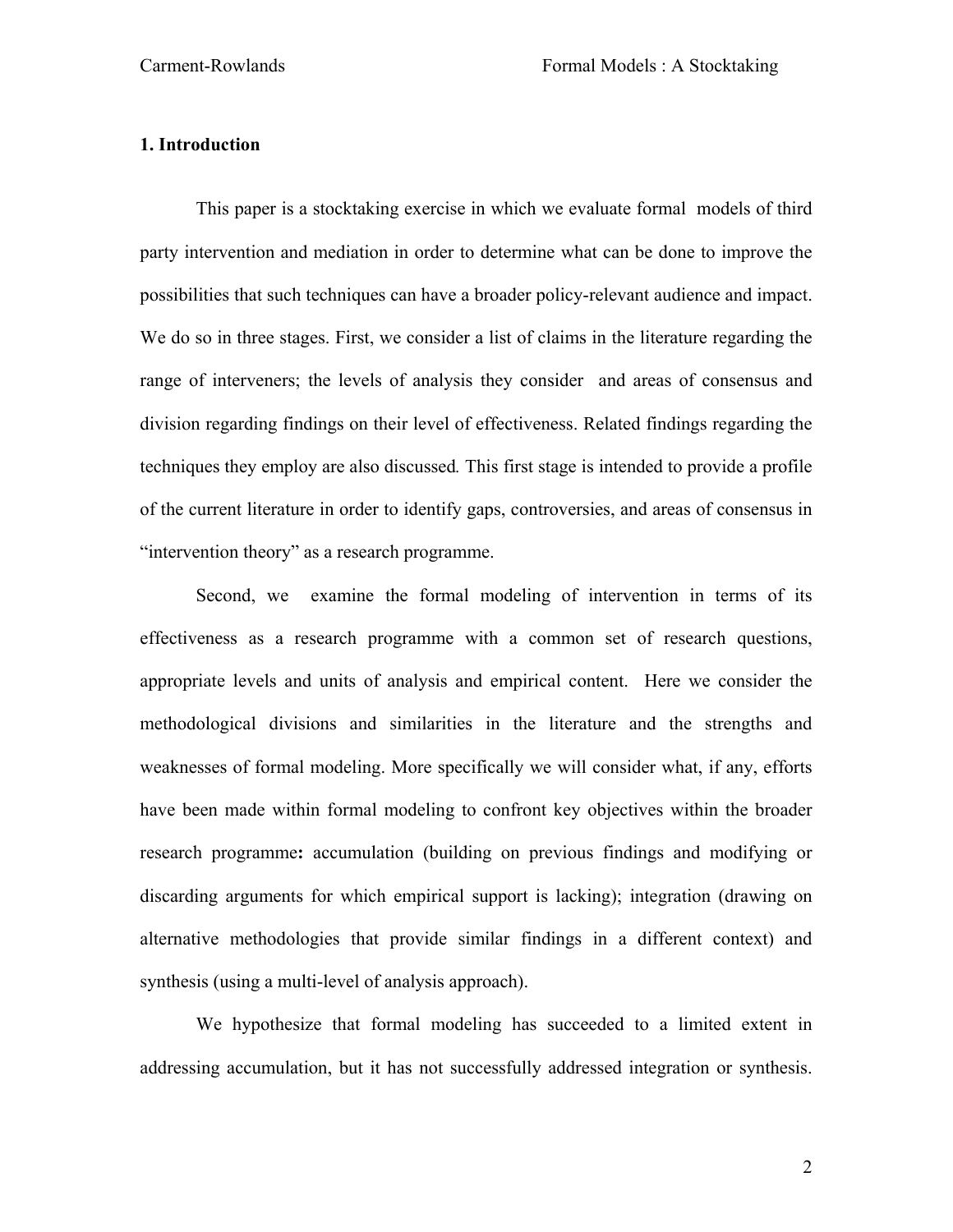We argue that if formal modeling is to be rendered accessible to policy makers and nonexperts, more effort should be made to address questions of integration and synthesis. Examples in support of such an approach are provided.

 In the third section of the paper we draw out the implications of analysis for policy relevant research. We suggest that by addressing the aforementioned issues of accumulation, integration and synthesis, formal modeling can have a substantial policy relevant impact.

We conclude with some suggestions for future research.

### **2. Evaluating Third Party Intervention**

 We begin with an attempt to understand the meaning of third party intervention and why its policy relevance is important. It should be obvious that intervention is not just about mediating civil wars. In practice, the primary responsibility of a third party is usually to prevent destructive conflict through a variety of non-coercive political channels and actions. This view is consistent with the principles of "preventive diplomacy" and deterrence wherein the key strategic goal is the active participation of a third party to de-escalate conflict before it becomes violent or to prevent the recurrence of such violence (Carment and Harvey 2000). Such an approach may prove ineffective after hostilities break out and violence is widespread. In reality, there is little agreement within the discipline on the kinds of bargaining strategies necessary for the termination of conflicts. Critics have suggested that coercive and unilateral forms of intervention serve only to erode international norms of mutual restraint among states. Others, more provocatively, have argued that the quickest way to terminate an intrastate ethnic conflict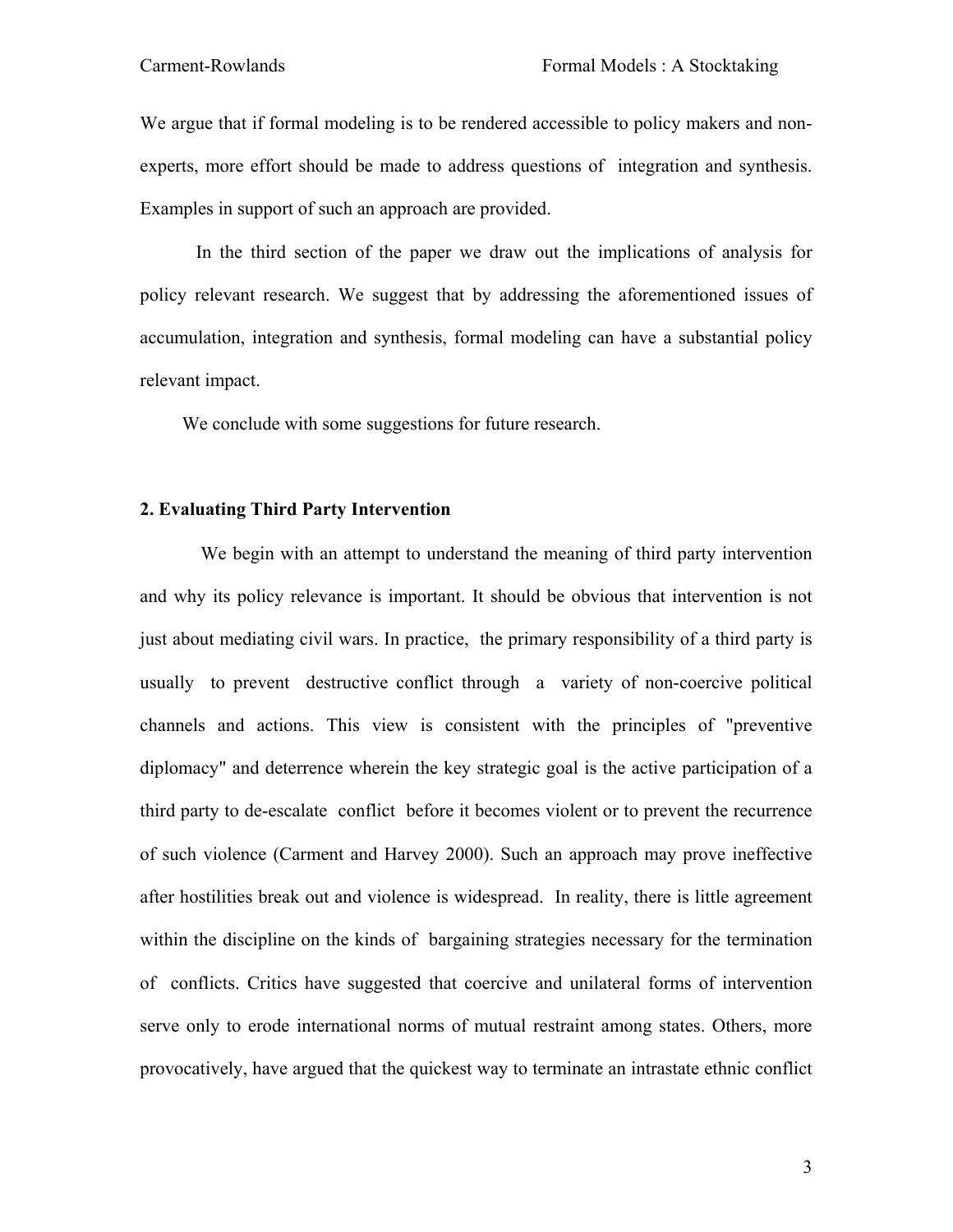with fewest casualties is to favour the stronger side in any conflict (more often than not the state-centre) (Regan 1996, Licklider 1995, Carment and Rowlands 1998).

Dean Pruitt's, "The Tactics of Third-Party Intervention" discusses the processes by which third parties can contribute to conflict resolution with intransigent parties. $2$  He discusses the Oslo talks between Israel and the Palestine Liberation Organization; the London talks that established Zimbabwe; intermediaries, chains, and track-two diplomacy; the Northern Ireland peace process; the importance of secrecy; and chain shortening and final negotiations. He contends that third parties need to use heavier tactics in protracted conflicts using a series of interlinked steps of "chain-shortening": serious conflicts are often moved to the verge of settlement by chains of intermediaries building on track-two diplomacy. The chains tend to get shorter as intermediaries drop out. Secrecy is usually essential for resolving these severe conflicts. He concludes that long-standing ethnic conflicts can frustrate the best efforts of even the most powerful interlocutors, but if third parties remain patient and on the lookout for the ripe moments, then these tactics can be highly effective.

 Pruitt's research highlights a basic problem in the literature. There is a significant conceptual and theoretical problem of identifying the independent effects of individual strategies.<sup>3</sup> Some see the process as one of bargaining with belligerents in a series of interlinked series of more forceful strategies, while others see them as being

 $\overline{a}$ 

<sup>2</sup> "The Tactics of Third-Party Intervention." *Orbis* 44 (2). SPR 2000: 245-54**.** 

<sup>&</sup>lt;sup>3</sup> For the purposes of this investigation, third parties whether they are states or multilateral actors, are those which have an interest in creating a stable environment in which peace can be nurtured and in developing a durable framework for a lasting negotiated settlement. These strategies can be augmented by coercive efforts which are essentially concerned with the recurrence, cessation and prevention of violence. In practice, third party strategies are rarely mutually exclusive. For example, in Bosnia, initial mediation by the UN was complemented by UN peacekeeping and eventually NATO peace support activities. For example, consider that during the life cycle of the conflict in Bosnia third party strategies included mediation, peacekeeping, peace enforcement, observation and adjudication.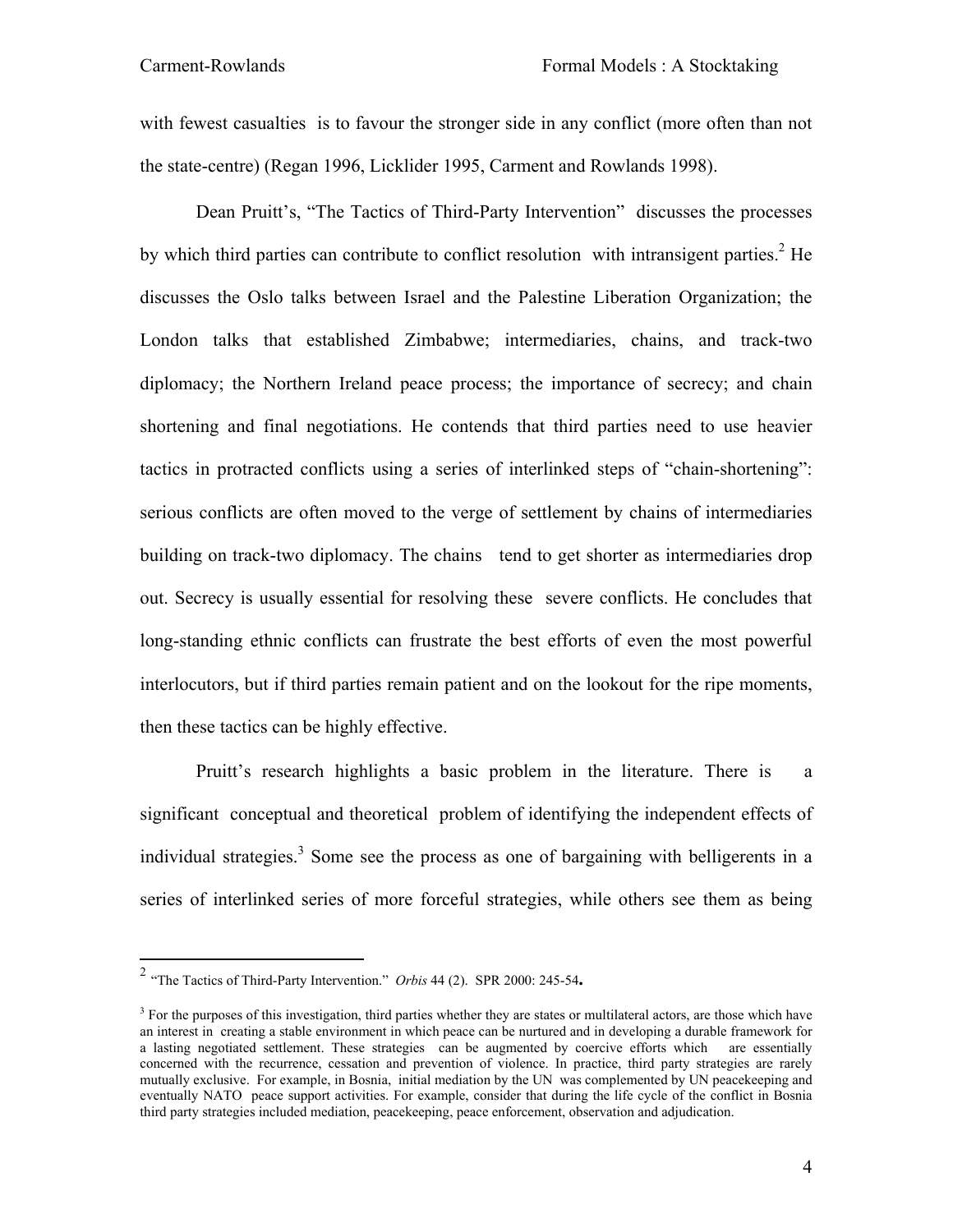applied concurrently. These differences are in part due to conceptual confusion regarding the term intervention. Intervention does not refer simply to the physical presence of a "managing agent" intent on using coercion to dissuade belligerents from using force to solve their differences (Dixon 1996:358). Nor has intervention been confined to involvement by states or organizations through military means. Third party intervention encompasses a broad range of techniques, although it is hard to find agreement on what these might be (Bercovitch 1996). $<sup>4</sup>$ </sup>

For example, Fisher (1995) draws a line between those strategies which are clearly pacific (such as conventional peacekeeping, track two diplomacy and consultation) and those which are not (such as peace enforcement).<sup>5</sup> He argues that the choice of third party strategy is dependant on the nature of the strategies with which it must interact, and therefore there is no single best approach.<sup>6</sup> In a similar vein, Wall and Druckman (2003) focus on mediation in peacekeeping missions and the role of dispute

<sup>&</sup>lt;sup>4</sup> In their evaluations of a range of cases, Regan (1996) Bercovitch (1996) Dixon (1996) Singer (1966) Tillema (1989) Haas (1993) and Carment & James (1997a) conclude that, in any given conflict, third parties will generally employ as many different strategies as possible, including economic and military initiatives. Regan's typology provides insight into the impact that the status of the intervener and the party against whom action is directed have on successful outcomes. He concludes that mixed strategies by powerful interveners on behalf of a government are more likely to lead to a cessation of hostilities. In his assessment of the United Nation's conflict management record, Esman (1995) defines intervention to include good offices, mediation, peacemaking, peacekeeping, protection of human rights, humanitarian assistance and stigmatization of rogue governments. Esman's typology is analytically useful but far too broad in scope for the comparison of effective strategies. For example, calls for condemnation by the General Assembly would fall under the rubric of intervention even though the UN need not take any follow-up action. Intervention into intrastate ethnic conflicts involves at least some level of active engagement and is not simply a passive response to an issue at hand.

 $5$  A third party coalition intervenes against a protagonist on behalf of either a group or a state-centre in order to suppress or support the internal ethnic challenge (Regan 1996).

<sup>&</sup>lt;sup>6</sup> At crisis onset, several traits distinguish the strategy of the third party intervener. There are three possible strategies available: a) forceful intervention, b) efforts at mediation coupled with a low intensity conventional peacekeeping mission and; c) withdrawal. Each strategy involves risk. Doing nothing may precipitate undesirable outcomes as noted above in the Rwanda case. Forceful intervention may lead to further escalation and unnecessary costs for the intervener. Finally, low intensity missions may not only produce undesirable results for the third party but may also lead to further gains for the belligerent. In this instance the intervener may be better off by not getting involved at all (Diehl et. al. 1996, Carment & Rowlands 1998).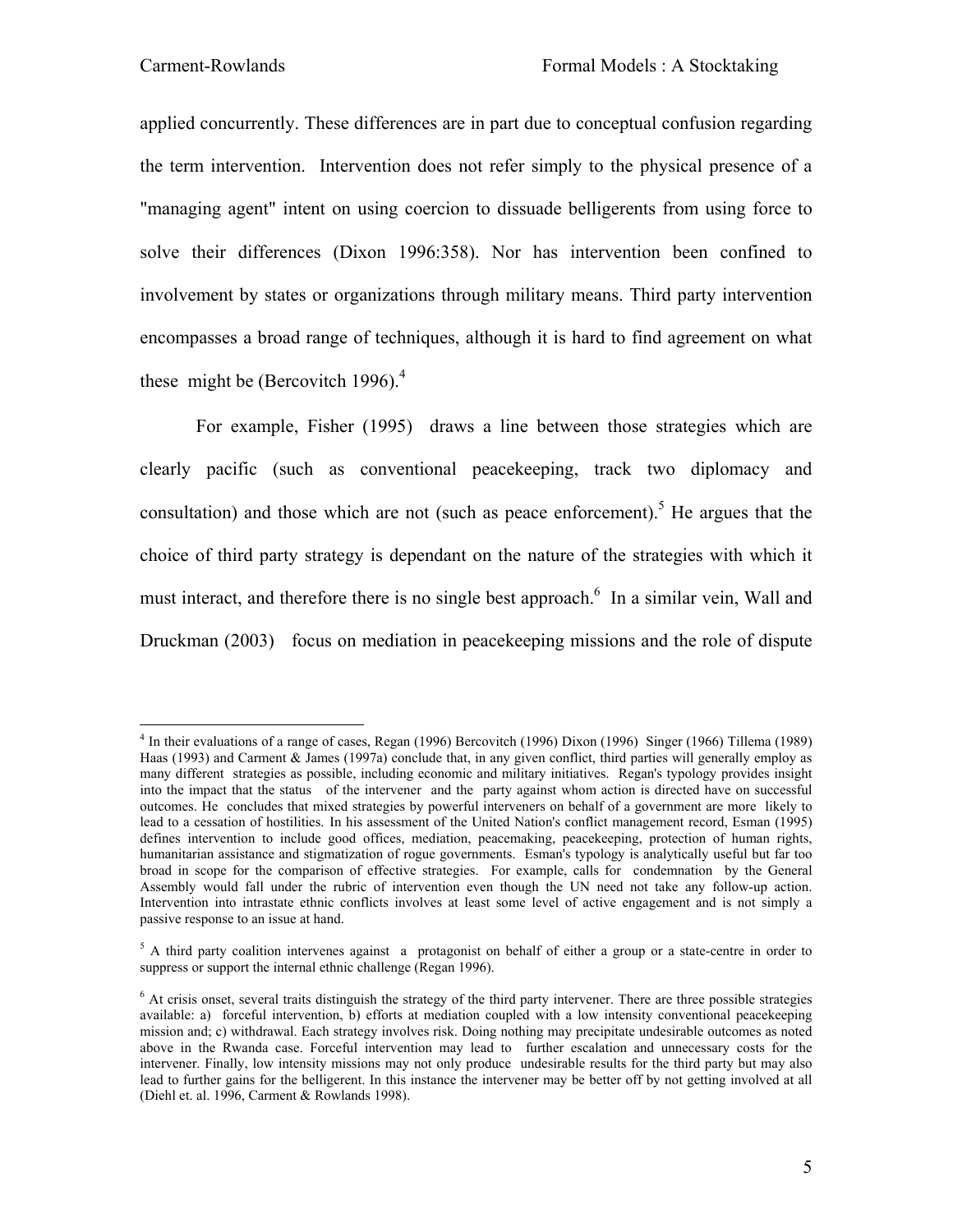severity, time pressure, and the peacekeeper's rank.  $\frac{7}{1}$  A test of their hypotheses reveals that dispute severity has a strong effect on the peacekeepers' choice of techniques. Time pressure does not influence technique selection or interact with dispute severity, and rank has a moderate effect on technique choice.

 Dixon, drawing on the work of Skjelsbaek, provides a fairly comprehensive typology of conflict management principles based on different types of disputes. These principles range from public appeals, communication, observation, physical intervention, pure mediation, humanitarian aid and adjudication. Dixon's typology is useful because of its comprehensiveness and for its important finding that pure mediation is the most likely of strategies to succeed.<sup>8</sup> Using a similar set of assumptions Haas (1983) distinguishes between large and small third party interventions with conciliation, supervision, peacekeeping and peace enforcement in the former category and investigation, fact finding and pure mediation in the latter. $9$ 

 In brief, most of the literature sees intervention as a continuum or "spectrum of techniques" in which third parties are exogenous to the conflict. Third parties maintain considerable influence over the conflict and remain outside of it. In this view, different third party techniques are set in motion at different points within a conflict (Lund 1996). At one end of the "interventionist spectrum" is pure mediation; the facilitation of a

 7 "Mediation in Peacekeeping Missions." *The Journal of Conflict Resolution* 47 (5). October 2003: 693-705.

<sup>&</sup>lt;sup>8</sup> There may be an important selection effect here in so far as some states may be more predisposed to certain techniques than others. See Raymond, G. A. (1994). "Democracies, Disputes and Third-Party Intermediaries" *Journal of Conflict Resolution* vol. 38:1.

<sup>&</sup>lt;sup>9</sup> In their assessment of third party effectiveness to terminate intrastate ethnic conflicts, Regan (1996) Vayrynen (1996) Lund (1996) and Hampson (1996) argue that coalitional third parties will generally begin with lower cost peaceful tactics such as mediation and condemnation. If those fail then the coalition may choose to escalate the intervention. Thus, intervention "progresses" in the following way: reassurance and preventive diplomacy; verbal appeals to not use force; inducements; deterrence; compellence and pre-emption. Ultimately actions taken early on in the life cycle of a conflict are positive strategies (persuasion and rewards) whereas later negative strategies are more coercive in nature.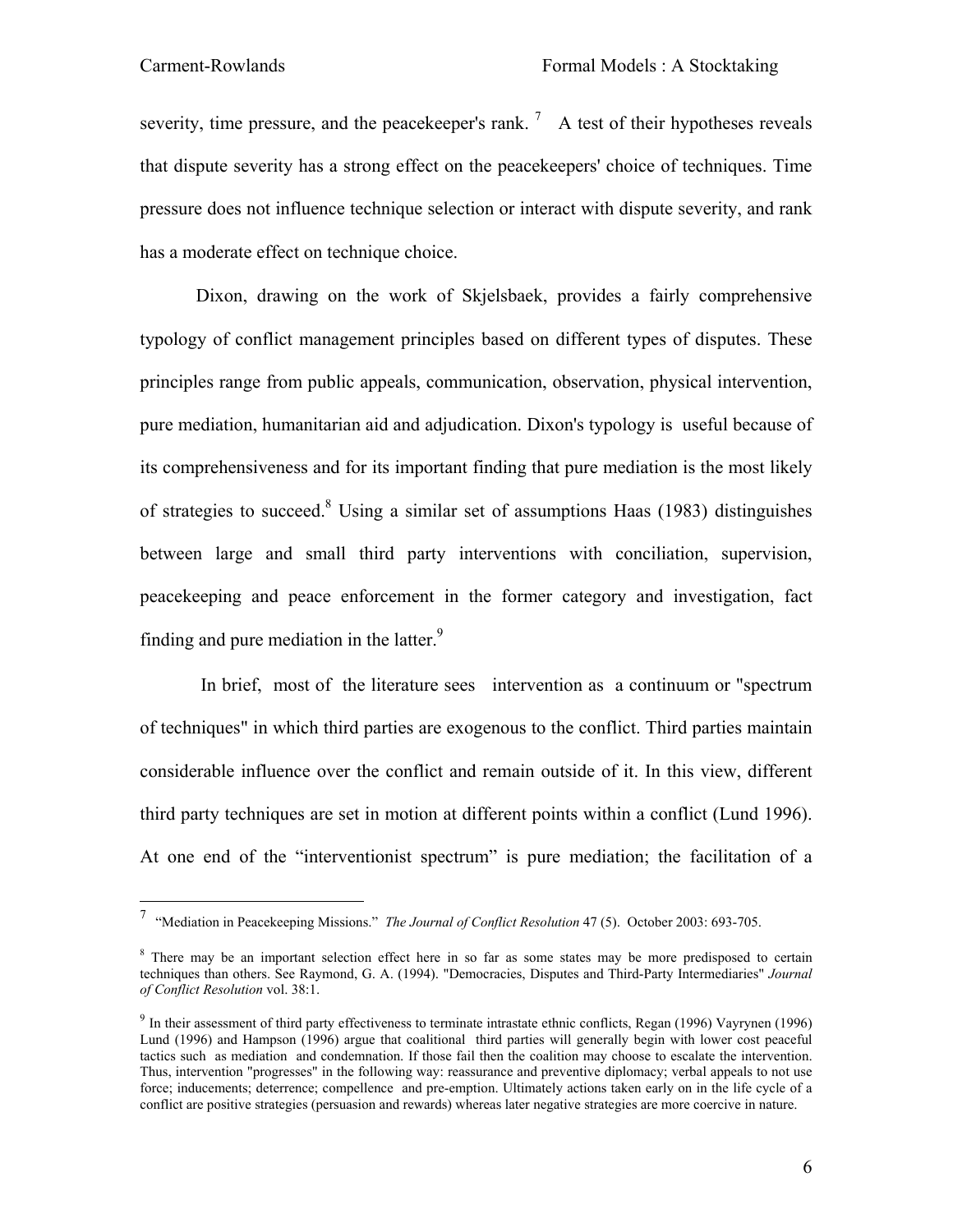negotiated settlement through persuasion, control of information and identification of alternatives by a party who is perceived to be impartial.<sup>10</sup> Key elements in pacific forms of third party intervention, such as mediation, are the nature of and level of consent, and the level of coercion required to reach a settlement (Durch 1993):

Mediation is a voluntary, ad hoc, non-coercive, flexible, usually secretive mechanism for reducing uncertainty and risks between adversaries and whenever possible in managing a conflict (Bercovitch and Regan 1997:  $188$ ).<sup>11</sup>

In a challenge to this view, Wilkenfeld, J, K Young, V Assal and D Quinn find that manipulative mediation is more likely to result in negotiated settlements, shorter crises and greater satisfaction with outcome amongst parties compared to traditional and more restrictive mediation styles.<sup>12</sup> Two main research questions are explored: (1) Does mediation in general affect the dynamics and outcomes of crisis negotiations'? and (2) Does the impact of mediation vary in accordance with mediator style? Data are drawn from the International Crisis Behavior data set and from ongoing experimental work with human subjects. The historical data reveal that mediated crises are more typically characterized by compromise among crisis actors, are more likely to end in agreements, and show a tendency toward long-term tension reduction. The experimental research confirmed the relationship between mediation and the achievement of agreement and also

 $10$  The term impartiality implies that the third party is acting in the interests of all of the parties. Where pure mediation may imply the absence of bias toward the interests of the parties it does not mean that the mediator is neutral or indifferent to outcome. Presumably mediators have an interest in seeing that a violent conflict end as quickly as possible.

 $11$  For some observers, institutionalised forms of pure mediation do not exist in international politics (Touval 1996). Others have suggested that any form of institutionalised mediation is likely to violate the principles of pure mediation. Pure mediation, they argue is found only in informal, non-power based situations involving non-state actors (Smith 1994).

<sup>12</sup> "Mediating International Crises –Cross-national and experimental perspectives." *The Journal of Conflict Resolution*  47 (3). June 2003: 279, 301.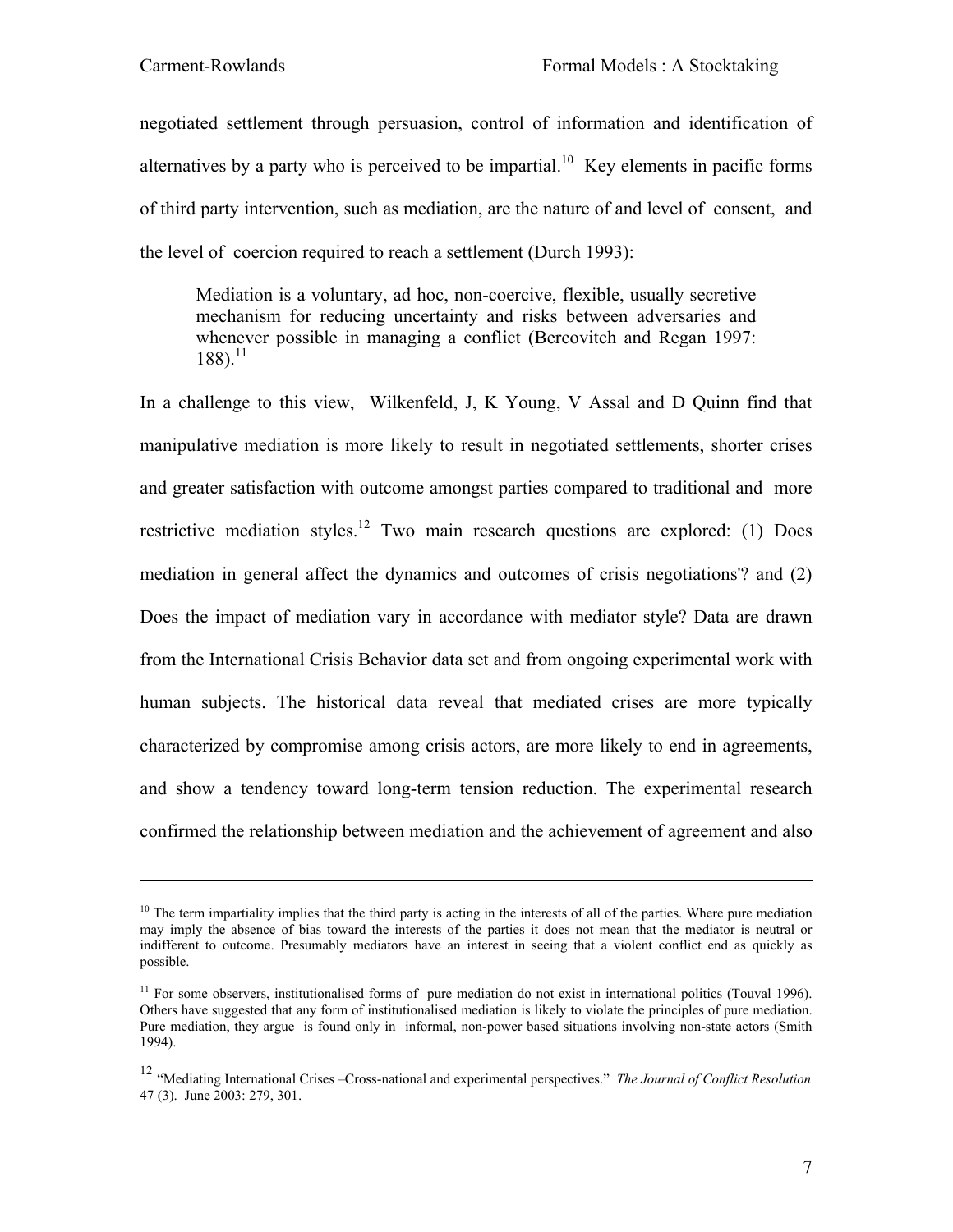<u>.</u>

revealed that mediation leads to crises of shorter duration and to greater satisfaction by the parties with the outcome. A manipulative mediation style is more likely to yield favourable crisis management outcomes than is a more restrictive facilitative style.

In their review of the field Wall, Stark and Standifer show that the mediation literature of the past decade is organized into six topical areas: the determinants of mediation, mediation per se, approaches employed by mediators, determinants of the mediation approaches, outcomes of mediation, and determinants of mediation outcomes.<sup>13</sup> The literature that describes mediation per se, mediation approaches, and outcomes is very descriptive rather than theoretical. The literature that deals with the determinants of the mediation, approaches, and outcomes is also quite descriptive but provides an ample base for theory development.

From pure mediation as described by Wall et. Al. to half-way up the spectrum is "mediation with muscle" or the deliberate and strategic use of rewards and punishments to bring the belligerents to the negotiating table.<sup>14</sup> Bercovitch for example, distinguishes between third party strategies such as communication, formulation and manipulation on the one hand and tactics which are a function of those strategies on the other. Bercovitch and Houston. **<sup>15</sup>** They argue thata mediator's choice of strategy is influenced most strongly by two factors – conditions of the mediation environment and the identities of

<sup>13 &</sup>quot;Mediation: A Current Review and Theory Development." *The Journal of Conflict Resolution* 45 (2). June 2001: 370-391.

 $<sup>14</sup>$  In principle, any attempt to alter or disrupt the internal ethnic affairs of a state constitutes a form of intervention. It</sup> includes the calculated use of political, economic and military instruments by an external actor to influence the domestic and foreign policies of another country. It is also possible to have both multilateral and unilateral intervention occur within the same theatre of conflict. Bosnia illustrates this point with Serbian and Croatian intervention being unilateral, and UN and NATO intervention being multilateral.

<sup>&</sup>lt;sup>15</sup> **"**Why Do They Do It Like This? An Analysis of the Factors Influencing Mediation Behaviour in International Conflicts." *The Journal of Conflict Resolution* 44 (2). April 2000: 170-202.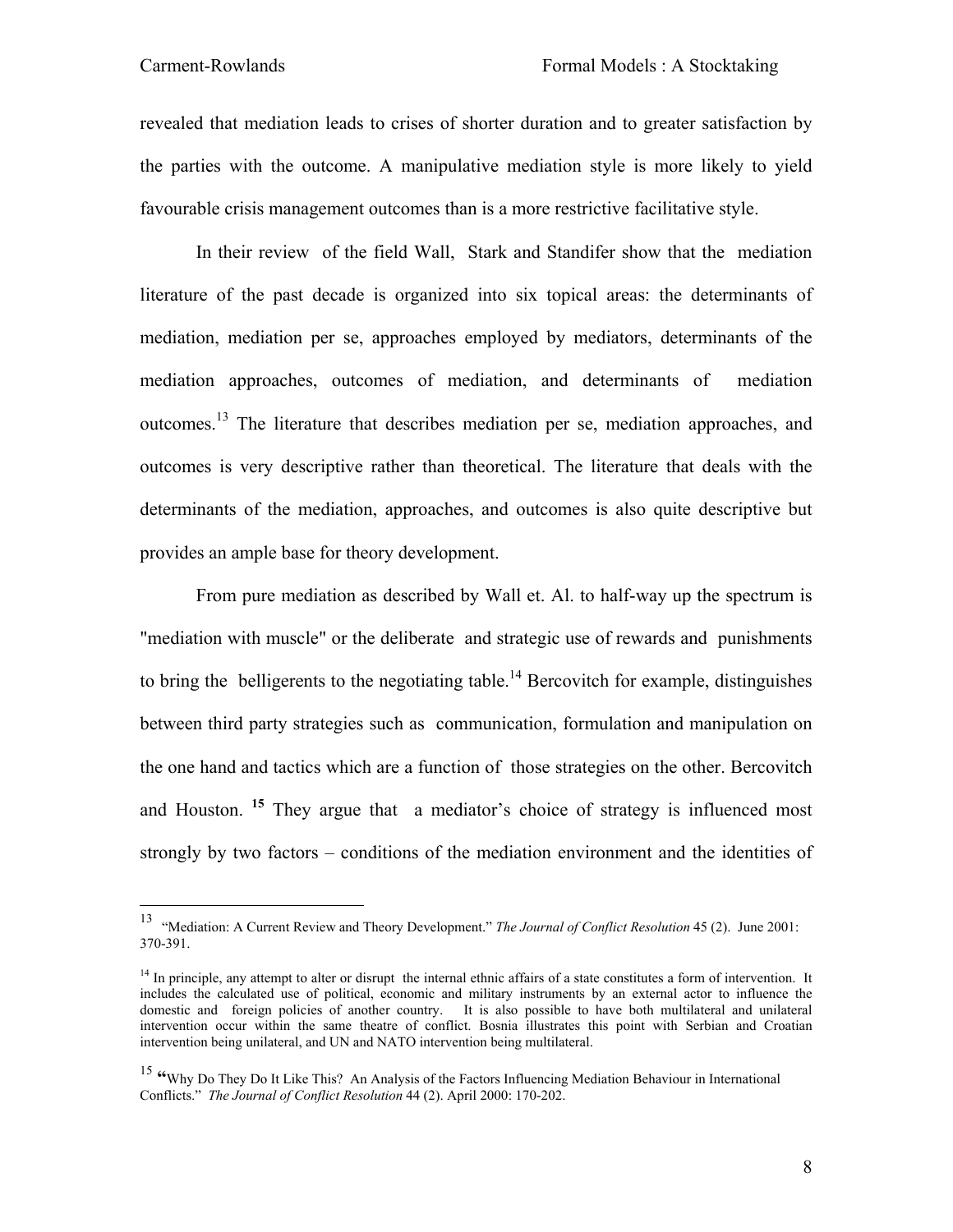the parties in conflict. Studies of international mediation traditionally have focused on the impact and effectiveness of mediation. This study examines mediator behavior and evaluates the factors that influence mediators' behavior and choice of strategies. Three contextual dimensions that exert influence on mediator behavior are pre-existing factors (the conflict context and identity of the parties), concurrent factors (the identity of the mediator and actual mediation event), and background factors (the effect of information from previous mediation efforts). An original data set of 295 international conflicts from 1945 to 1995 is used to test a contingency model of mediation behavior. The results of a multivariate analysis suggest that the conditions of the mediation environment and the identity of the parties in conflict are the most significant influences on mediator's choice of strategy.

 Touval and Zartman also use a typology. For them third party strategies fall under the categories of communication, facilitation, formulation and directive. However, all of these comprise the range of techniques by third parties short of the use of force.<sup>16</sup> Focussing specifically on destructive conflicts Bercovitch and Regan observe:

…in the context of a detrimental relationship between long-standing rivals, directive strategies will not only be more frequently resorted to, but also more positively associated with a settlement (1997: 192).

Finally, where consent is absent, violence is widespread and groups are at risk, force comes into play. Under such conditions, third parties are likely to be required to take on a

 $16$  The decision to pursue these goals through military escalation imposes costs on both the belligerents and third party coalitions. The escalating actor suffers the costs associated with expending resources and risking lives, whereas the receiving actor suffers the costs of lost territory and lives and also a reduced chances of obtaining specific benefits at the bargaining table (Maoz 1990, Carment & Rowlands 1998).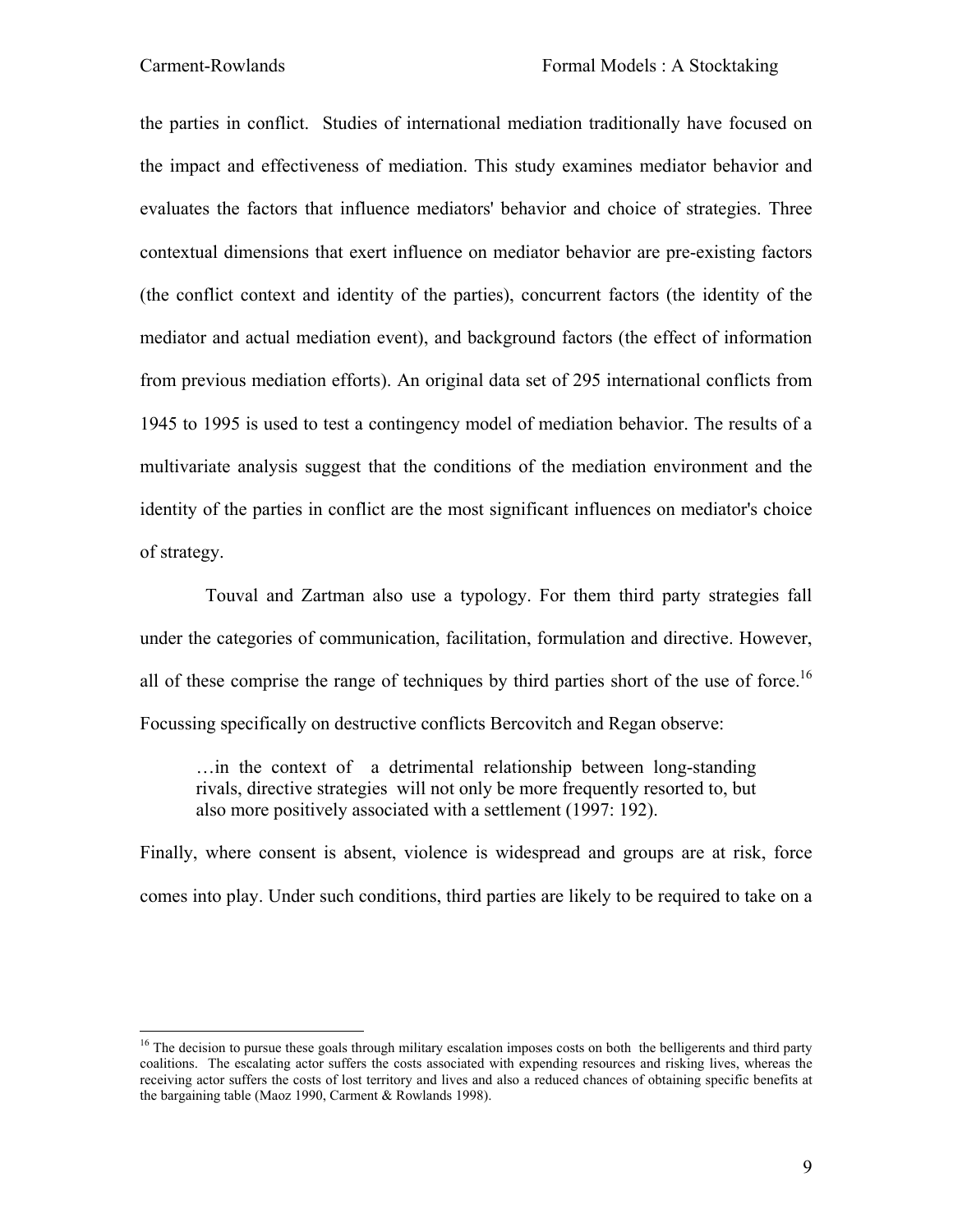multiplicity of functions, including peacekeeping, humanitarian assistance and possibly peace enforcement. 17

 Zartman argues that third parties can, in theory, induce negotiated settlements through the creation of hurting stalemates. With the prospect that one party might be eliminated (or at least have its power sufficiently reduced) by a third party, belligerents might be more open to a negotiated solution. Third parties can speed up the movement toward a settlement through the imposition of deadlines and other crisis-related strategies in order to decrease the perceived attractiveness of military options. Thus, the emergence of a resolving formula follows on a readjustment of the belligerents power relations and the elimination of alternative strategies through concerted effort by third parties.

Presumably, under such circumstances third party success would be expected if intervention takes place after the belligerents have reached a hurting stalemate and not before. More specifically there should be a relationship between de-escalation, the point at which ripeness appears imminent, and more definitive outcomes. Hampson makes a similar but qualified point when he argues that in some cases the failure of peace accords to 'stick" is due to a lack of "ripeness" (Hampson 1996). The settlement task is made easier, Hampson argues, if the groups have reached their own self-imposed "hurting stalemate". Absent a hurting stalemate and the tasks of the third party are simplified but

 $17$  Third party coalitions usually begin the bargaining process by articulating proposals for a negotiated solution coinciding with a low intensity mission. This proposal can be either accepted or rejected by the belligerent. This initial action requires no force on the part of the third party coalition. If one side accepts the terms for agreement, then both sides receive the benefits they associate with the proposed outcome. If an offer is rejected, then the bargaining process continues and neither player receives any benefits until one of the sides concedes to a demand.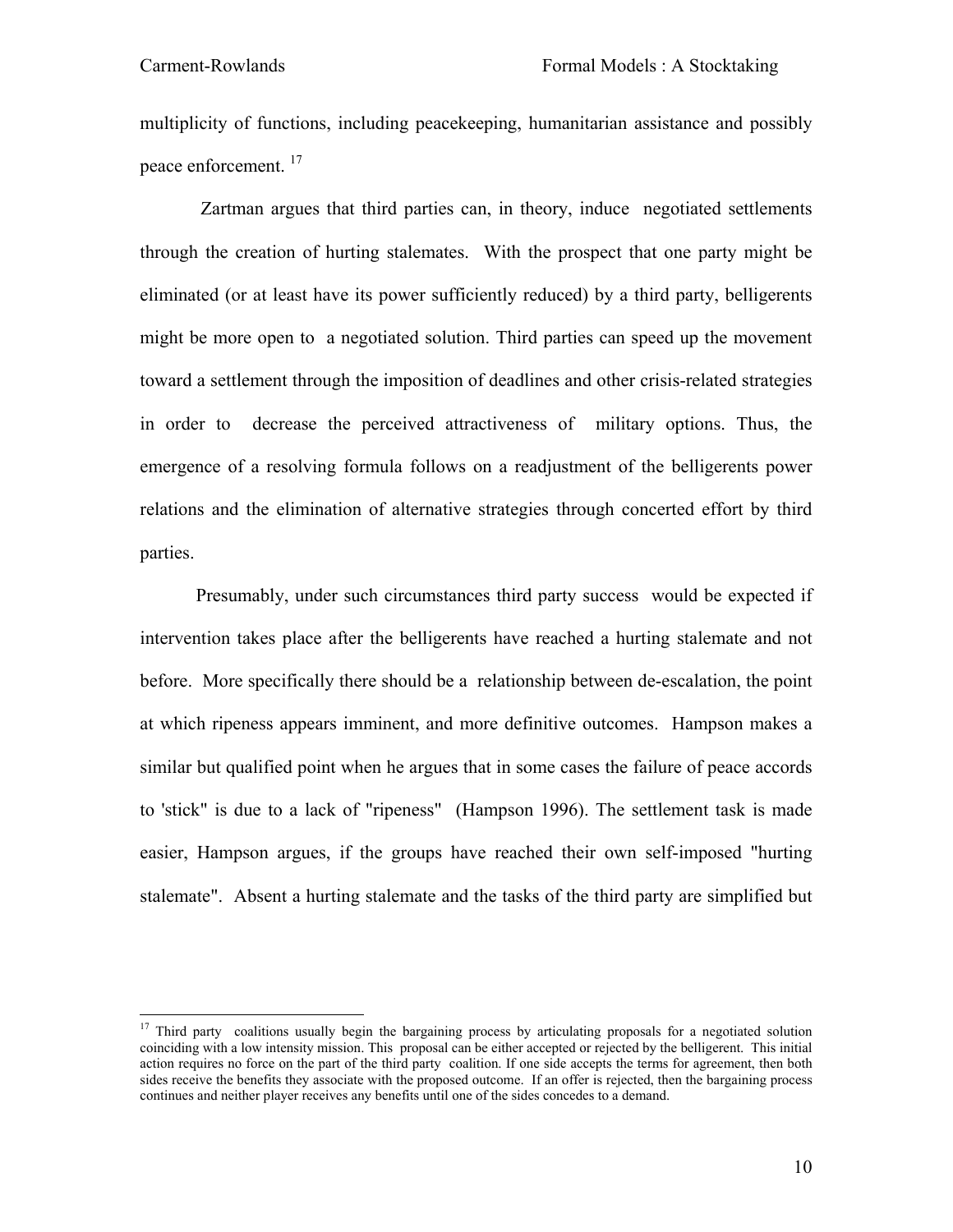less likely to prove fruitful. If no ripe moment exists then the purpose of the intervention can only be to separate the forces.<sup>18</sup>

Bercovitch and Kadayifci's (2002)analysis from the 'ripe moment' perspective suggests that an integrated third-party approach be used to create a perception among the parties involved that a moment of opportunity is at hand.<sup>19</sup> They argue that the current conflict between the Israelis & Palestinians can be best understood as an example of a complex intractable conflict. Such conflicts are usually managed through the intervention of mediators at the "right moment," otherwise they risk failure & further conflict escalation. In contrast to the literature on "ripe moments," the authors argue that it is possible to have more then one right moment in the life cycle of a conflict, which can even be created by mediators. In the Israeli-Palestinian conflict, there was such a moment in 1993, which was subsequently lost. The Oslo Process is analyzed from this "ripe moment" perspective to suggest an integrated third-party approach to create a perception among the parties involved that a moment of opportunity is at hand. Adapted from the source document.

Greig's (2001) study on ripeness is helpful.<sup>20</sup> He suggests that some points in time are more favorable for mediation success than others and result from the concatenation of contextual factors that encourage movement toward more cooperative

<sup>&</sup>lt;sup>18</sup> Others following on Zartman's insight on the use of third parties as power balancers include Lake and Rothchild (1996), Fearon (1995) and Ruggie (1994). At this stage intervention requires territorial demarcation as well as some minimal agreement between enemies. Getting to the stage of a "hurting stalemate", however, requires third parties to wait on the sidelines of a conflict and endure the associated political and economic costs and risks (Carment & Rowlands 1997, Weiss 1994).

<sup>19</sup> "Conflict Management and Israeli-Palestinian Conflict: The Importance of Capturing the "Right Moment." *Asia-Pacific Review* 9 (2). NOV 2002: 113-129.

<sup>&</sup>lt;sup>20</sup> "Moments of Opportunity: Recognizing Conditions of Ripeness for International Mediation between Enduring Rivals." *Journal of Conflict Resolution* 45 (6). December 2001: 691-718.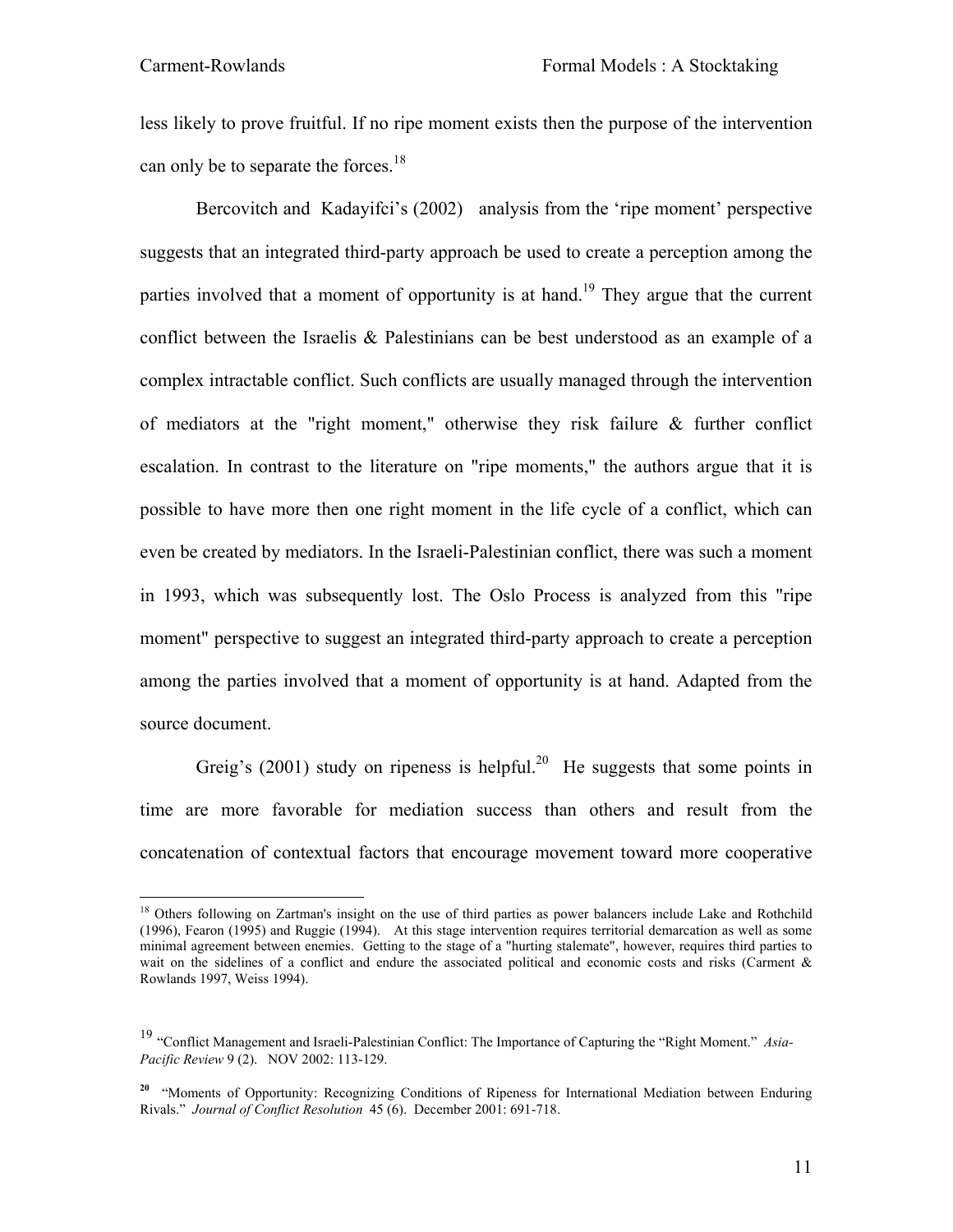behavior by disputants. Ripeness for mediation between enduring rivals is examined by focusing on mediation success in the short and extended term. Results suggest that the factors conducive to the achievement of short-term mediation success differ significantly from those that promote extended-term improvement in the rivalry relationship. These results help to reconcile some of the diversity of expectations in the ripeness literature by demonstrating that short-term and extended-term mediation success follow distinct dynamics.

On an abstract level, the objectives of the third party intervention are very complex, ranging from the strengthening of international norms (Vayrynen 1997, Hampson 1996) reducing and eliminating armed violence (Licklider 1995) to the pursuit of larger geostrategic goals (Heraclides 1991). On the other hand, it is important to measure the effectiveness of third parties in settling a conflict, not just ending the violence. Stable and long lasting outcomes - as perceived through the eyes of the belligerent and the third party - are important for several reasons. Outcomes provide a reasonable indication of how "solid" a settlement is from the perspective of the belligerents. It tells us about the possibility of recurrence and the degree two which the conflict's underlying issues have been resolved. A decisive outcome is one in which the starting and end points are more autonomous. Crises are discrete and outcomes are clearer. Victory and defeat may be more readily identifiable and accepted as such (Brecher and Wilkenfeld 1997). Stable outcomes are those with definitive end points.

 In this regard, two studies stand out in stark contrast to one another. Doyle and Sambanis' paper on multilateral UN operations argues that UN missions have made a positive difference in the preponderance of civil wars since WWII. They examine 124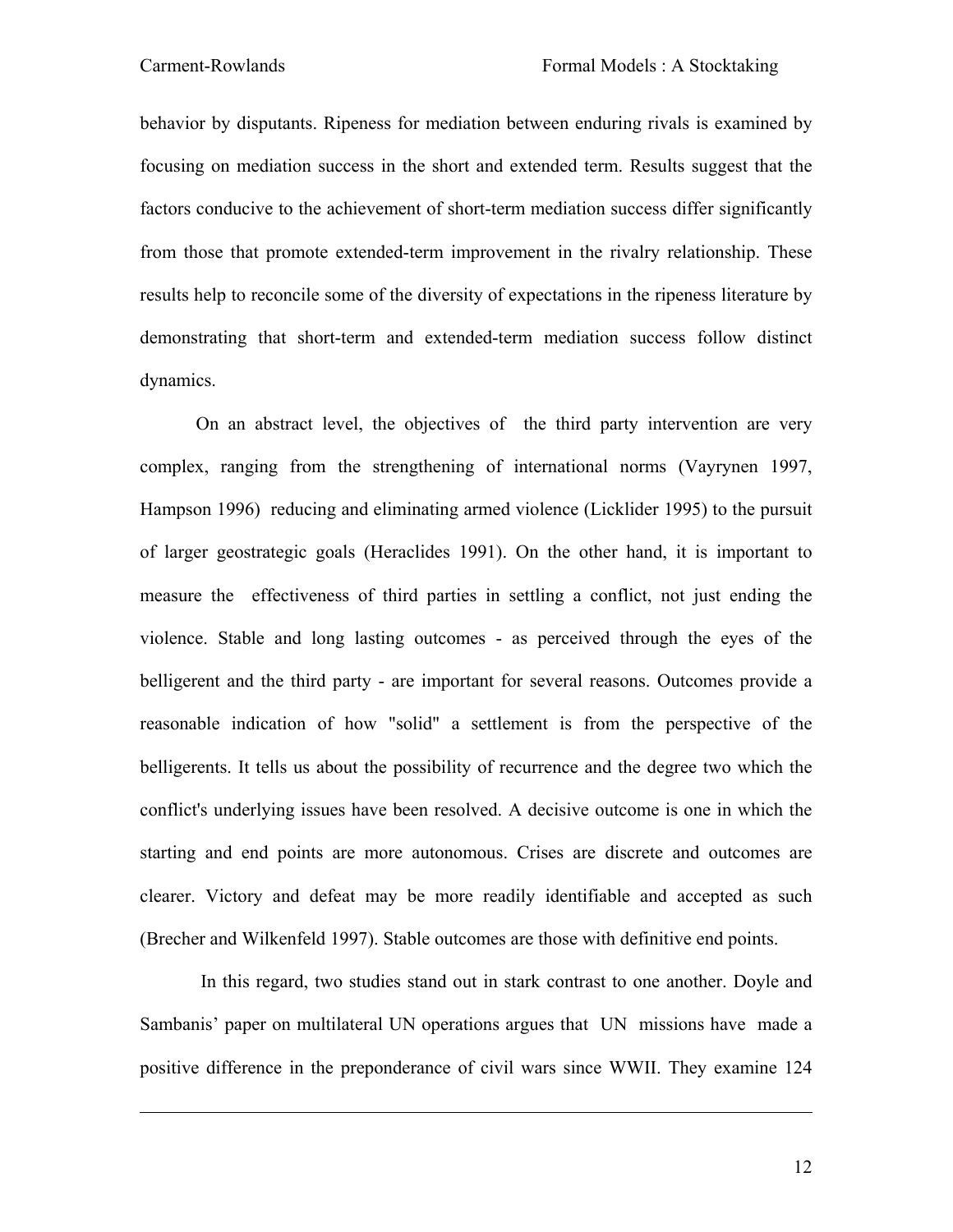post-World War II civil wars and in most cases multilateral, UN peace operations made a positive difference.<sup>21</sup> Conversely, Regan and Abouhar conducted a study to assess the effectiveness of third-party military or economic intervention in managing civil conflicts and curtailing their duration.<sup>22</sup> Their findings revealed that in general, most external amelioration efforts are unsuccessful in reducing the expected length of a domestic conflict, although interventions supporting one protagonist are associated with shorter conflicts compared to neutral interventions. Furthermore, it was noted that unilateral interventions tend to lengthen the expected duration of a conflict.

This brief overview of the literature is indicative of six problems in the literature:

- 1) There appears to be no commonly accepted definition of mediation in the context of third party intervention strategies. Mediation and third party intervention are often used interchangeably and the term intervention itself has different meanings with respect to technique, type of intervener, strategy and outcomes;
- 2) There is interdependence and contingency between different strategies applied simultaneously or consecutively and this interdependence is difficult to sort out conceptually and empirically;
- 3) There is a dynamic process of interaction between belligerent and intervener such that intervention techniques are endogenous to the conflict process but are often not treated as such;

 $\overline{a}$ 

<sup>21</sup> "International Peacekeeping: a Theoretical and Quantitative Analysis." *American Political Science Review* 94 (4). DEC 2000: 779-801.

<sup>22 . &</sup>quot;Interventions and Civil Conflicts." *World Affairs* 165 (1). SUM 2002: 42-54.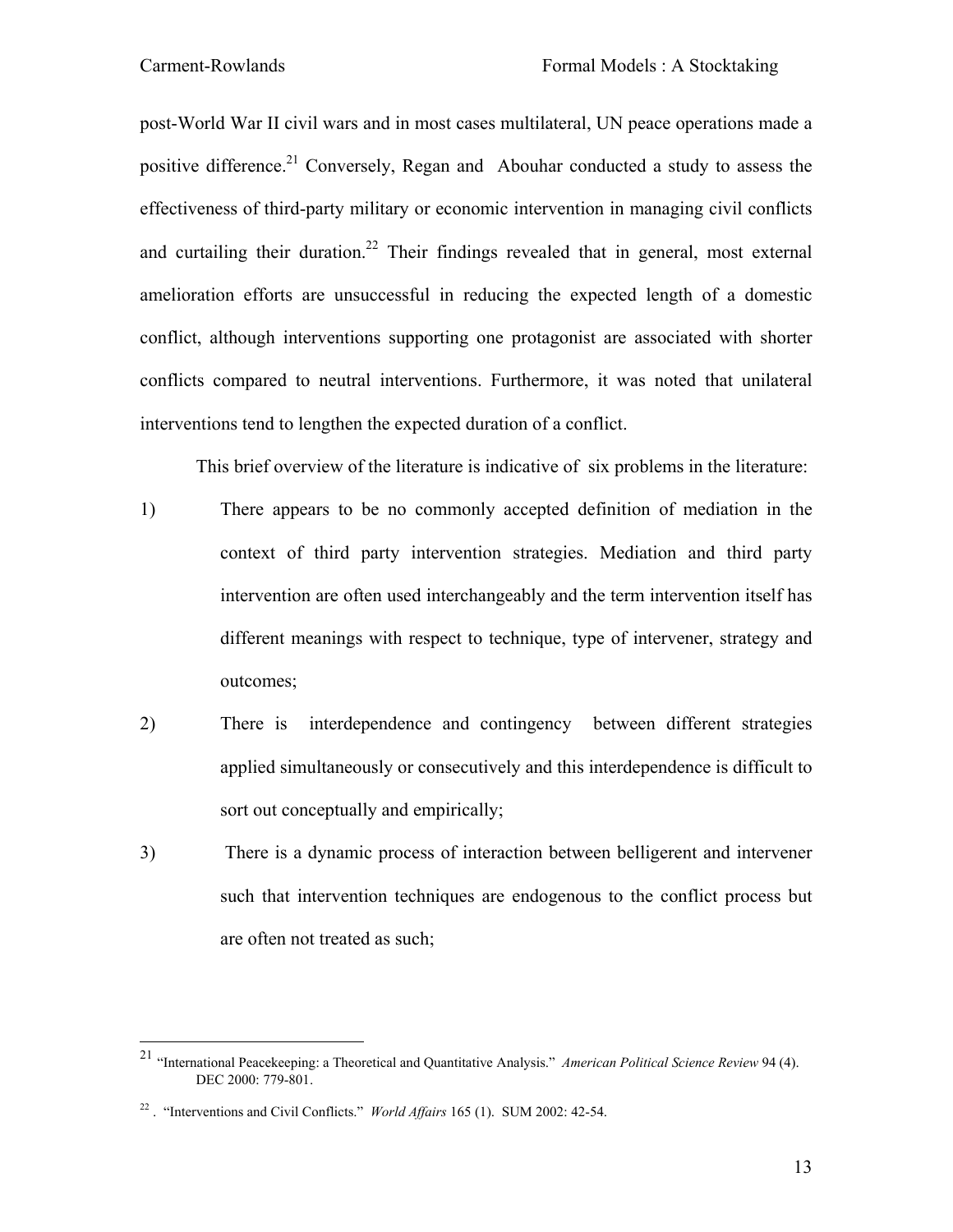- 4) Quantitative finding are often not supported in the context of single or multiple qualitative studies;
- 5) There are few efforts to integrate formal models into empirical research in the context of single or multiple empirical research.
- 6) Policy recommendations that flow from these studies are inconsistent.

## **3. Formal Modeling as a Research Programme**

Conflict and conflict management are inherently complex phenomena, and modeling them is difficult. Deriving policy implications from them is even more difficult. Attempts to use deductive theories and formal models to study conflict have attracted considerable criticism on methodological and practical grounds but some research, particularly the work of Bruce Bueno de Mesquita, has found a variety of applications in the policy and private sector domains.<sup>23</sup> Some critics object to formal modelling on epistemological grounds. Urry, for example, argues that the existence of non-linearity and complexity in social systems can lead to an absence of proportionality between cause and effect, and divergences between the individual and aggregate level behavioural responses which he calls the fallacy of composition.<sup>24</sup> Consequently, Urry argues, system complexity inhibits or prevents the creation of predictive models in international relations due to the inherent difficulty in capturing all potential explanatory factors and the

 $\overline{a}$ 

<sup>23</sup> A. Saperstein, "The Prediction of Unpredictability", in D. Kiel and E. Elliot, eds., *Chaos Theory in the Social Sciences*, Ann Arbor: University of Michigan Press, 1996, pp.139-163. While a degree of imprecision must be accepted as in inherent feature of such models, the consequent theories and hypotheses can at least be gauged by their predictive accuracy

<sup>24</sup> J. Urry, *Global Complexity*, London: Polity, 2003.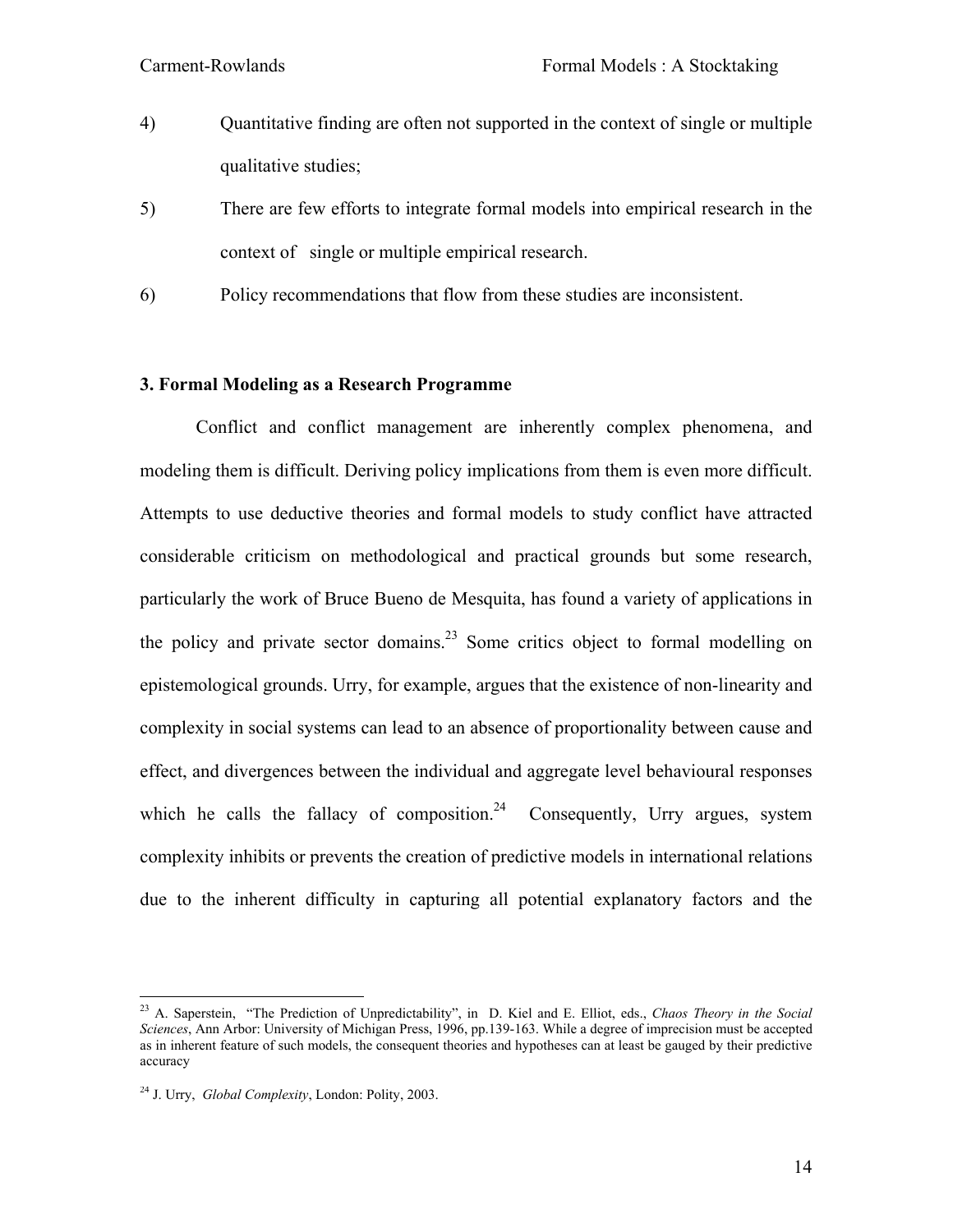potential gravity of omitted variables. In addition, complications such as imperfect information add further complexity to any formal modeling and predictive endeavours.25

 Clearly there is a deep epistemological divide between those who reject formal approaches to theory building and those who consider it an essential dimension of research. It is a debate we cannot settle here. We contend, however, that even if one rejects the value of formal models as a means of investigating causal relationships under an idealized set of well-specified assumptions, they can at least be used to identify plausible behavioural regularities that can be tested against the evidence.

 Pushing this idea even further, it might be suggested that formal modelling could serve as a panacea to the six problems identified in section one because it offers a more explicit, concise and dynamic explanation. For example, Bueno de Mesquita (1985, 1980) argues that a theory must be first deduced and must be logically consistent internally. Deduction begins with value based assumptions about what are the important areas to study. Generally, but not always, this occurs through consensus among researchers working within a common paradigm. This approach is consistent with sophisticated methodological falsification used to test propositions of deductively derived theories (James 1993). The "truth" of a theory resides in whether or not its conclusions can be arrived at without faulty logic and whether the properties of the model, elucidated in a case, are clear. If a deduction follows logically from a set of assumptions then that

<sup>25</sup> D, Campbell and G. Mayer-Kress, "Chaos and Politics", in C. Grebogi and J. Yorke, eds., *The Impact of Chaos on Science and Society*, Tokyo: United Nations University Press, 1997, pp. 18-63. These arguments are not universally accepted. In some disciplines, such as economics, it is standard to derive insights into complex social relations by appealing to stylized but formal representations of what are believed to be their key facets. In some cases complexity can be represented through formal models. For example Campbell and Mayer-Kress examine how political behaviour can be modeled using the sorts of non-linear dynamic equations that represent chaotic behaviour. In other cases it may be necessary to rely on large sample properties of aggregate behaviour to overcome the random or idiosyncratic actions of individuals.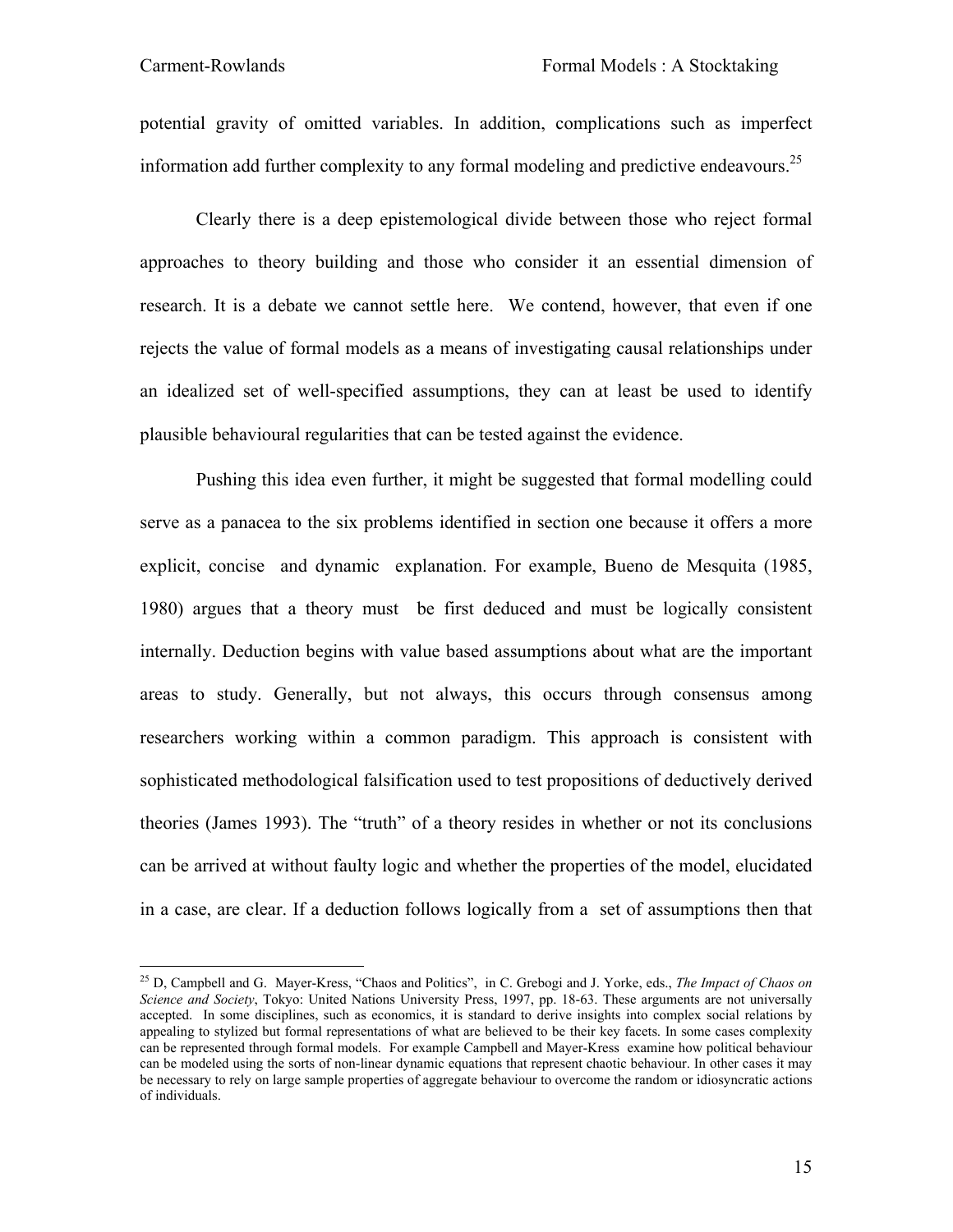deduction is necessarily true under the precise conditions assumed in the theory. The truthfulness of a deduction is not an empirical investigation. Proof requires more than observation; it requires a clear analytical critique of the logic and concepts used in the model.

 Unfortunately, one key feature, that of policy relevance remains elusive. In our review of the formal modelling literature below, which is by no means exhaustive, there are relatively few efforts to render formal modelling accessible. Our assessment of formal approaches is not exhaustive but indicative. Our assessment covers a variety of thirdparty techniques and issues related to third-party intervention including mediation. However, not all of the articles we identify evaluate these techniques with regard to their relation to intervention outcomes. Some, for example, focus on the relative effectiveness of different types of actors.

 Further refinement of our categorization schemes will allow us to make more precise judgements regarding the comparative value of formal research. More specifically we will consider what efforts have been made within formal modeling to confront key objectives within the broader research programme**:** accumulation (building on previous findings and modifying or discarding arguments for which empirical support is lacking); integration (drawing on alternative methodologies that provide similar findings in a different context) and synthesis (using a multi-level of analysis approach). For the purposes of this paper we provide an overview of each of these categories.

 Turning now to the first category of accumulation, there is a high degree of convergence in this regard with respect to three key areas: intervention as a bargaining strategy, rationality and bias. Although it is probably too early to be able to identify any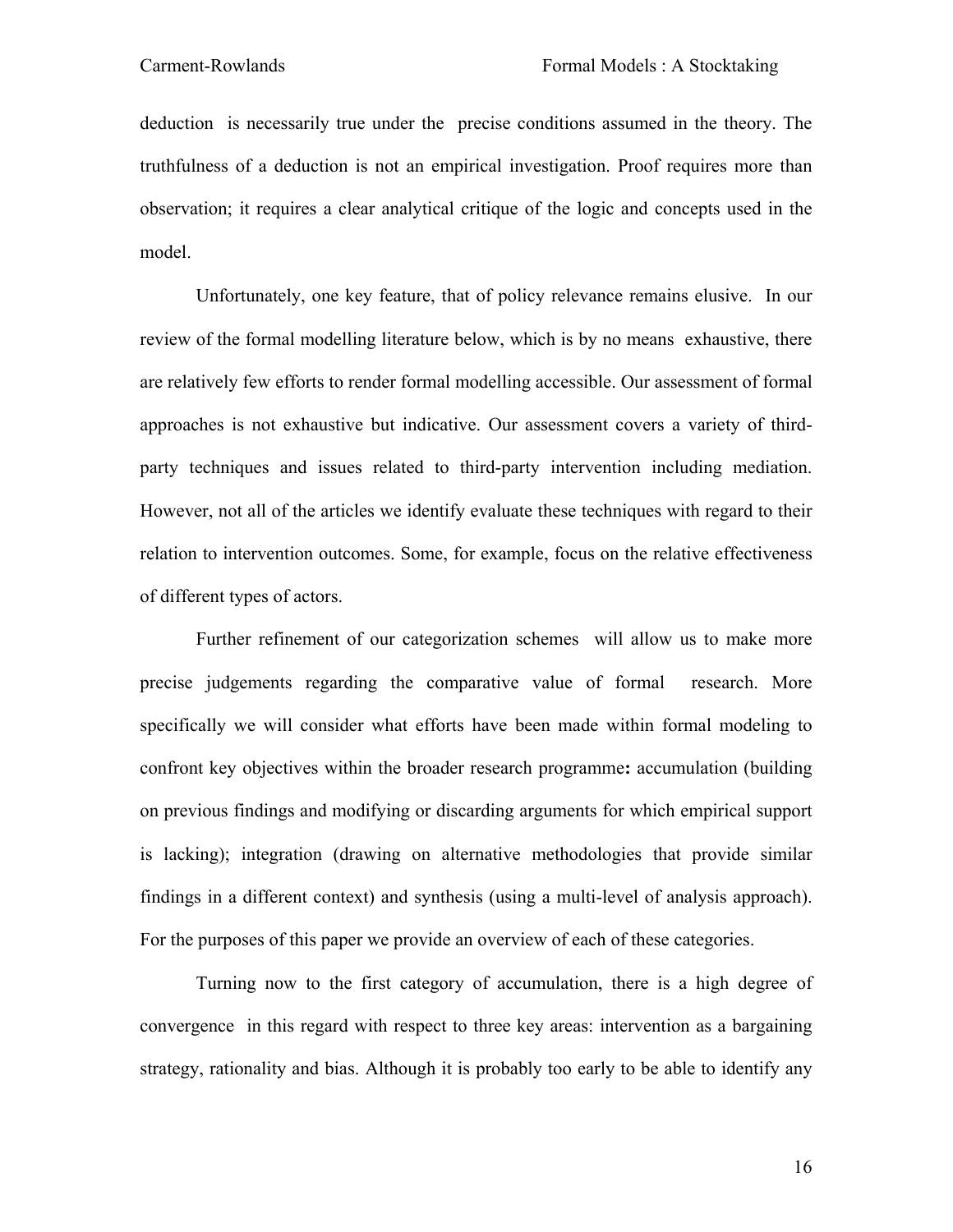nascent consensus regarding precise modeling approaches to conflict intervention, it does appear that there is consensus on these basic minimal assumptions about what third parties do and the impact they have. Each assumption is considered in turn.

First there appears to be agreement that intervention is a kind of dynamic bargaining strategy in which the characteristics of the intervener and its choice of strategy are treated endogenously.<sup>26</sup> The decision by a third party to intervene imposes costs on the conflicting parties as well as on themselves and depending on the conditions, third parties do have an incentive to escalate. As Schelling (1960) points out, escalation is the coercive side of negotiating a peace plan in which the fear of even greater cost imposition motivates actors to make concessions at the bargaining table.<sup>27</sup> Schelling was the first to note that deterrence situations are akin to non-zero sum games (e.g. PD or a game of Chicken). No stable outcome is assured in PD or Chicken. Each player has an incentive to abandon his pure strategy for a mixed strategy of cooperation and competition an iterative game. Across time the reckless strategy is less and less likely to end without

 $26$  Static decision-making assumes either that behaviour does not change because it is in equilibrium or that the decision process can be collapsed into one grand decision. For example, the BDM expected utility theory treats nations as a unitary rational actor; that is a utility function can be constructed which is consistent with a nation's foreign policy acts, such as alliance formation and wars, where it is assumed political leadership of a nation will share a common basis of values. Existing rational models, like *The War Trap* (1985) model are static in the sense that they do not consider the possible responses to each possible move. Part of the reason for this assumption of the static approach is the belief that the choice of strategy follows from an actor's evaluation of the possible strategies. This approach cannot explain how, for example, crises develop over time or how to manage them over time in order to reduce the probability of war. Morrow's contribution, for example, is an attempt to develop a rational model that accounts for all of the major decision's that each nation makes in a crisis, and consequently accounts for the unfolding of the crisis by predicting each crisis decision in sequence. Morrow's analysis considers a number of aspects of the dynamic behaviour that can be considered as augmentations of the BDM model. They are: a) each side's time preference, b) showing how different values attach to future versus present outcomes can lead to different decisions, c) the interactive play of crisis tactics, and d) the need to specify how actors can change their actions and when they will want to change their actions.

 $27$  Many of the earliest attempts to address the question of escalation between states placed the bargaining process at center stage. According to Schelling (1960), one of the potential effects of escalation is to convince an opponent to back down by exploiting his or her fear that future escalation will lead to disaster. According to Harvey (1997) and Powell (1989) since both actors are engaged in demonstrating their superior ability to tolerate these risks, escalation is conceptualized as a game of competitive risk taking. Although others have recognized that the rate at which states escalate (impose costs) can have an important effect on the bargaining process (Maoz 1990), none has specified, theoretically, the conditions under which third party actors select different levels of escalation to achieve their ends.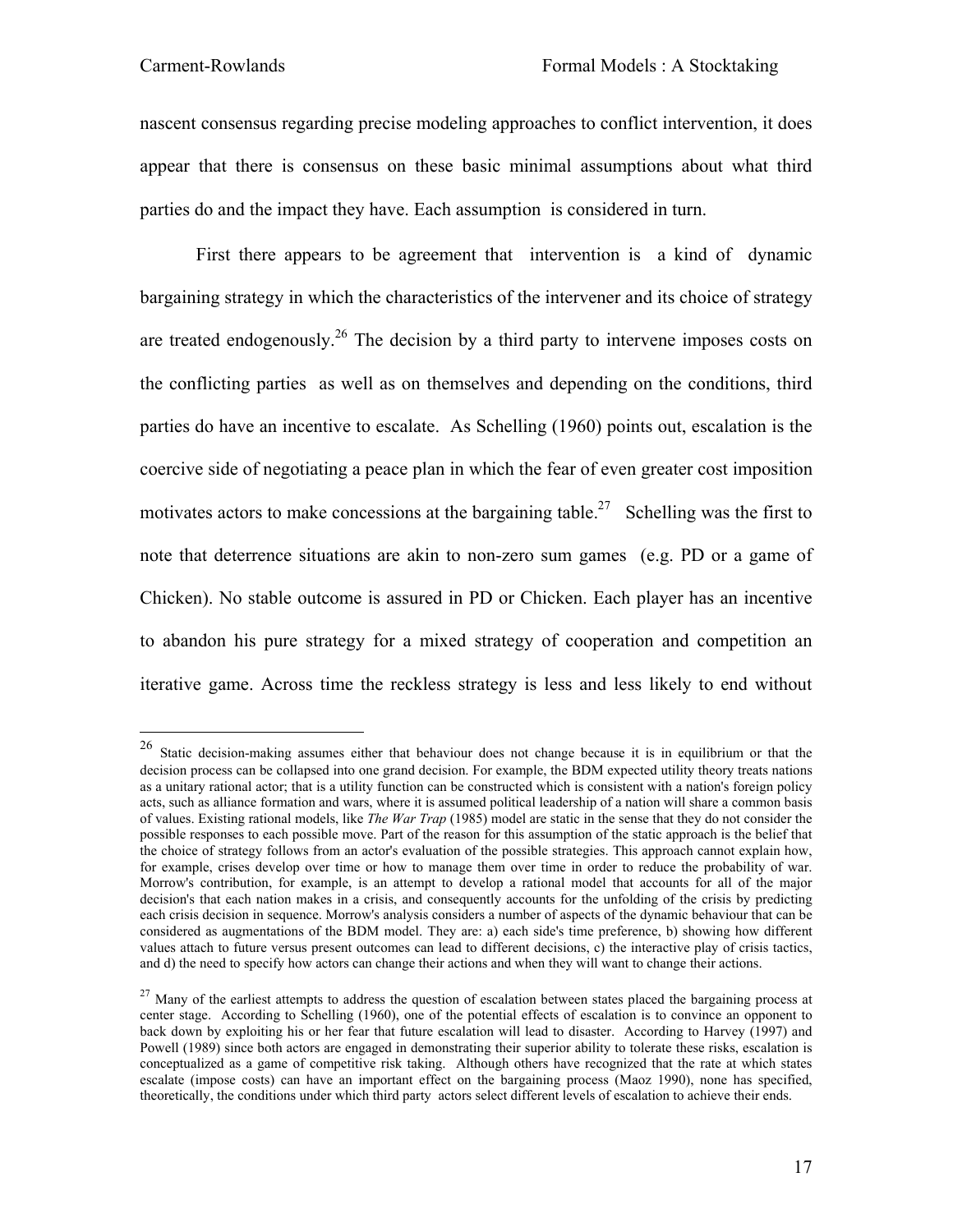disaster. Schelling's first point was a reorientation of game theory in a manner that would allow for introducing elements of commitment and resolve in strategic interaction so as to make the games more realistic. Schelling's primary aim was to highlight one of the key problems of nuclear deterrence - the tradeoff between the magnitude of the threat involving global annihilation and its credibility. However there is clearly a use for his approach in understanding and explaining third party intervention strategy.

Brams and Kilgour's early research (1987) presents a model of crisis bargaining based on Chicken. Their purpose is to isolate the optimal threat to cope with observed or potential provocation in a two person conflict game. They ask under what conditions should the threatened level of retaliation be less than proportionate? The answer depends on the payoff structure; if the purpose is to deter aggression at potentially minimum costs one must tailor the threatened punishment to the level of provocation or aggression. The sequence is such that deterrence is demonstrated by a single retaliatory countermove.

Like Schelling's Brams and Kilgour's insights have relevance to intervention theory especially the bargaining and commitment components (Carment and Rowlands 1998). Powell's recent study (2002) on war is certainly helpful in understanding why. He shows that **r**ecent formal work on conflict management issues draws very heavily on Rubinstein's (1982) seminal analysis of the bargaining problem and the research that flowed from it.28 More importantly he suggests that there is now what might be called a standard or canonical model of the origins of war that sees this outcome as a bargaining breakdown. Powell's essay reviews the standard model and current efforts to extend it to the areas of (a) multilateral bargaining, which is at the heart of old issues such as

<sup>28</sup>"Bargaining Theory and International Conflict." *Annual Review of Political Science* 5. 2002: 1-30.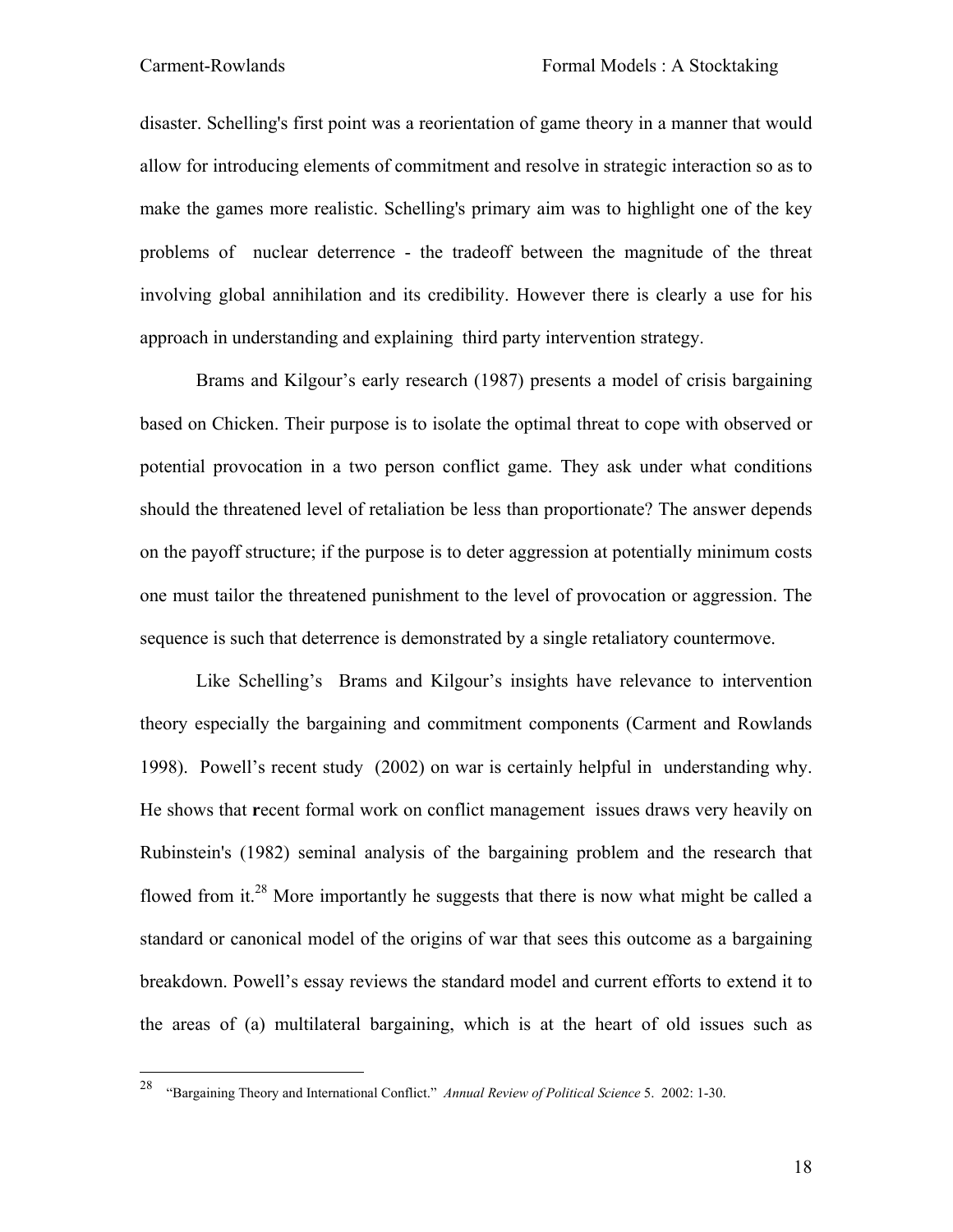balancing and bandwagoning as well as newer ones such as the role of third-party mediation; (b) the effects of domestic politics on international outcomes; (c) efforts to explicitly model intra-war bargaining; and (d) dynamic commitment problems.

Similarly, Cetinyan's (2002) formal model of intervention and ethnic grievances is indicative. He shows that **r**elatively weak ethnic groups mobilize and rebel against their governments just as frequently (or infrequently) as strong ones.<sup>29</sup> However, such seemingly irrational behavior is consistent with a rationalist approach to ethnic separatism. A bargaining model that treats all the relevant actors as strategic players suggests that power disparities between an ethnic minority and the state-including those based on a group's access to third-party intervention-should affect how the state treats the group but not the likelihood that the group rebels against the state. Greater mistreatment by the state should not be correlated with greater external intervention on a group's behalf. New empirical support for the model is drawn from the Minorities at Risk data set, and the discussion has implications for the field of international relations beyond ethnic conflict.

Rationality is a second assumption where there is broad consensus. A good starting point here is Fearon (1995), who provides a very narrow but rigorous attempt to identify a typology of rational conflict. There are two valuable observations to make regarding this paper. First, Fearon focuses exclusively on rational conflict in its strictest, almost hyper-rationalist, sense. The focus on rationality is central to formal modeling and clearly mimics its use in more traditional economic frameworks. The reason for this focus is simple: formal models need to be able to identify fairly general behavioural rules,

**<sup>29</sup>** "Ethnic Bargaining in the Shadow of Third-party Intervention." *International Organization* 56 (3). SUM 2002: 645+.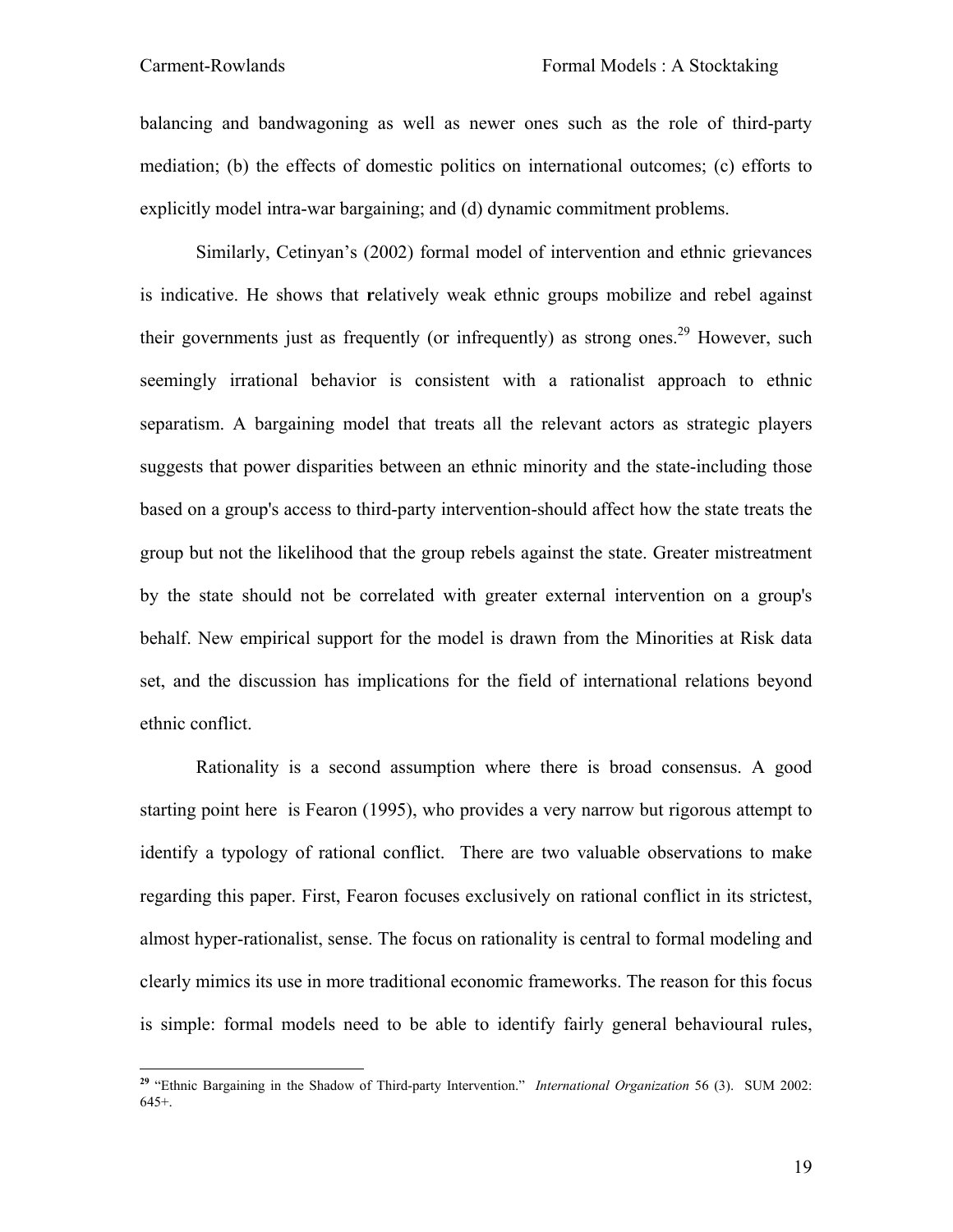typically derived from compelling first principles, that will be able to specify precisely how agents will act in a wide variety of different situations. Rationality provides a compelling and yet relatively simple way of identifying such behavioural rules. Clearly it would be far more difficult, though perhaps not impossible, to build formal models on the basis of inconsistent or irrational behaviour. None the less it is useful to state very clearly that for the most part formal modeling means an explicit or implicit acceptance of the assumption of rational behaviour.

 The second useful element that emerges from Fearon (1995) is the assertion that there are (only) two purely rational explanations of conflict. The first explanation is one of private information with an incentive to misrepresent. Effectively it is a situation in which at least one side in a conflict does not know the willingness or capacity of its opponent to engage in war. In order to deter aggression the opponent has a clear incentive to exaggerate its ability or willingness to fight. Fearon provides only a heuristic discussion of this explanation, plus some empirical examples, but others present formal models along these lines (Brito and Intriligator, 1985) or use formal modeling to investigate closely related circumstances in the context of deterrence and escalation (Kraig, 1999; Carlson, 1995; Zagare, 1992).

 The second rationalist explanation of war in Fearon (1995) deals with problems of commitment. Two more formal approaches are provided in this case: preemptive war with offensive advantages and preventive war as a commitment problem. The former is the traditional "gunslinger" problem that has simple interpretations in a Prisoner's dilemma framework. The latter is a more interesting problem in a dynamic multi-period framework in which one side fights now in order to prevent an up-and-coming rival from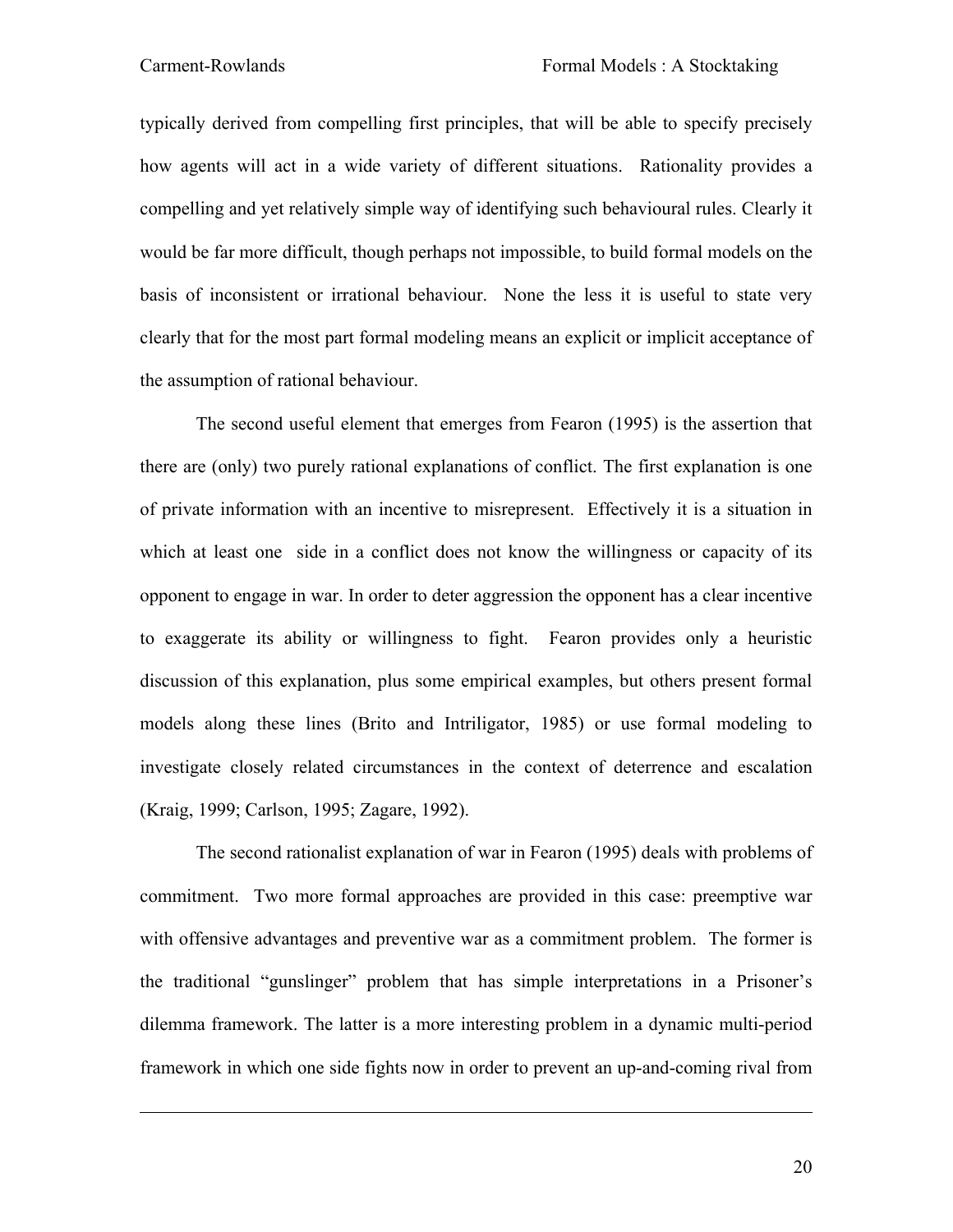dictating less preferred outcomes in the future. This is a modification of the declining hegemon argument for war, with the critical assertion being that conflict emerges because the challenger cannot credibly precommit to not challenge the current hegemon in the future. Hence the emphasis on commitment problems in both formal models of Fearon's second explanation.

 So Fearon (1995) manages to provide two rational explanations of war using the most strict definition of rationality. Many of the less formal approaches, while plausible, fail to come to terms with the inherent irrationality of war, i.e. war is destructive and hence Pareto inferior. There is always a preferred outcome to war, it is just that the two (or more) sides cannot always get to it or abide by the required terms. However Fearon's typology is, in fact, incomplete. Garfinkel and Skaperdas (2000), for example, provide a formal model that is arguably distinct from Fearon's models, though it is closely related to the preventive war with commitment problems. In Garfinkel and Skaperdas war becomes preferable for both sides, and Pareto superior in expected utility terms, because victory by either side settles the security dilemma and eliminates (or significantly diminishes) the need for subsequent investment in wasteful military reparation. This approach can be thought of as cashing in on an extreme "peace dividend," though recent history has taught us that such dividends are often illusory or short-lived.

Other formal models effectively accept conflict as an inherent and unavoidable element of human affairs, implicitly accepting that commitment problems prevent more peaceful means of settling distributional disputes, and seek to explain only the intensity of conflict. Models by Hirshleifer (for example, Hirshleifer 2000) are prime examples of this approach to formal conflict analysis. Other modeling approaches offer reasonable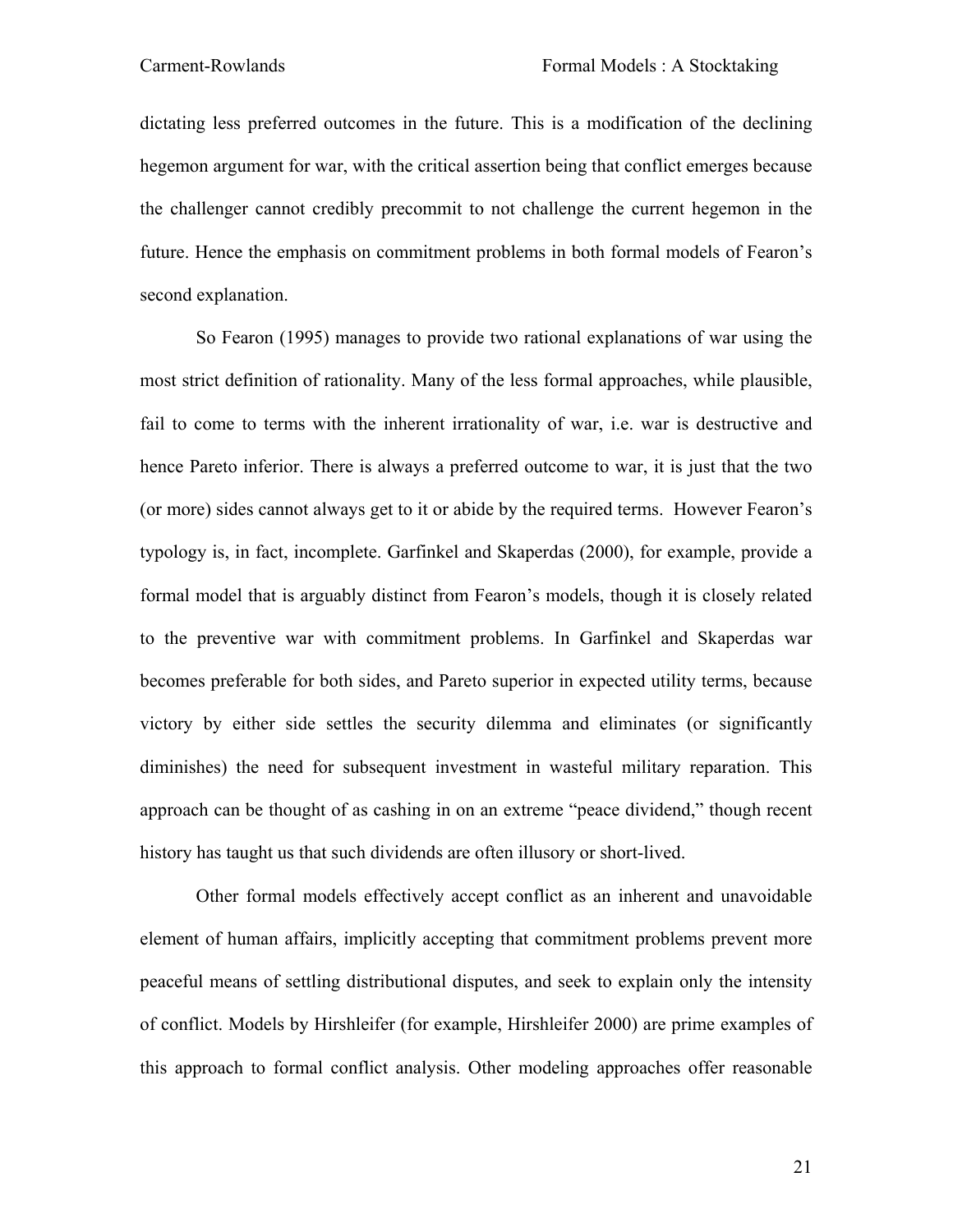portraits of conflict that dilute only modestly Fearon's rationality constraints (for example, Bueno de Mesquita, 1985), while still others abandon rational models and substitute other behavioural rules (Gurr, 1970).

A third area where there is emerging consensus focuses on the importance of bias and moral hazard. Consider Andrew Kydd's (2003) assessment of **b**iased mediators.<sup>30</sup> Consistent with work by Carment and Rowlands, Kydd argues that mediators are often thought to be more effective if they are unbiased or have no preferences over the issue in dispute. His article presents a game theoretic model of mediation drawing on the theory of "cheap talk" that highlights a contrary logic. Conflict arises in bargaining games because of uncertainty about the resolve of the parties. A mediator can reduce the likelihood of conflict by providing information on this score. For a mediator to be effective, however, the parties must believe that the mediator is telling the truth, especially if the mediator counsels one side to make a concession because their opponent has high resolve & will fight. An unbiased mediator who is simply interested in minimizing the probability of conflict will have a strong incentive to make such statements even if they are not true, hence the parties will not find the mediator credible. Only mediators who are effectively "on your side" will be believed if they counsel restraint.

Using a theory of mediation & peacekeeping Smith and Stam (2003) point to the sources of recent successes in the Middle East & reasons for the more general pattern of failed third-party mediation. They contend that deductive theorizing is a superior means of advancing rigorous explanations of conflict management.. In this light, third-party

<sup>30</sup> **"**Which Side Are You On? Bias, Credibility, and Mediation." *American Journal of Political Science* 47 (4). OCT 2003: 597-611.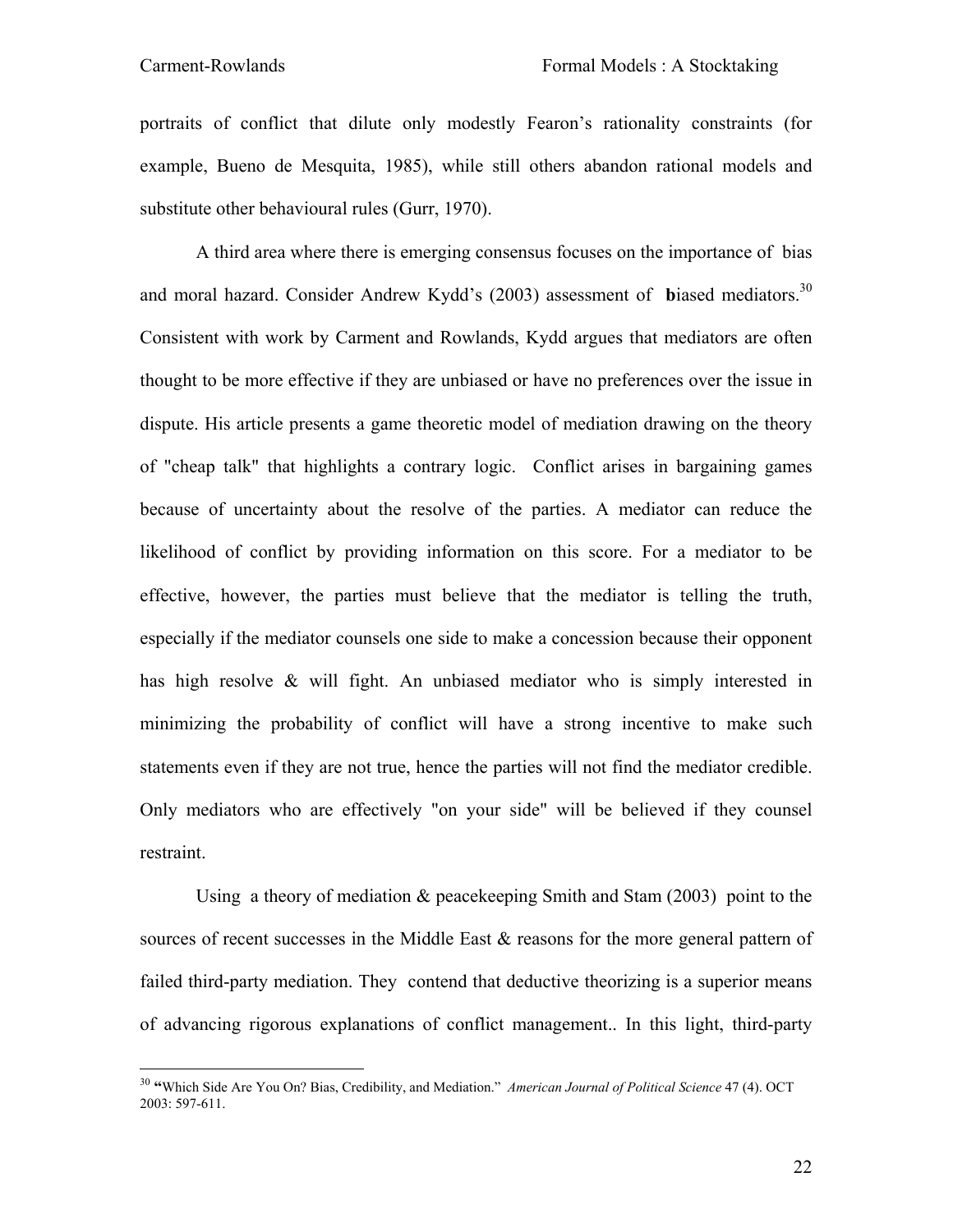intervention and mediation is explored in the context of a random walk model of warfare & war termination.<sup>31</sup> In considering how third parties can hasten the end of conflict, it is shown that while mediators can use side payments or threats to intervene directly, they cannot help nations resolve informational differences. The model's equilibria demonstrate that conflict continues until beliefs converge sufficiently for both sides to agree that the costs of fighting exceed likely gains in the bargaining process. Thus, at issue is whether the mediator can end such wars by speeding up the convergence via non-violent presentation of information.<sup>32</sup> It is concluded that deductive reasoning allows for the parsing out of those mechanisms through which third parties influence conflict.

Finally in this regard, Balch-Lindsay and Enterline (2000) show that policymakers often trumpet the potential for third parties to stop the killing associated with civil wars, yet third parties as strategic actors also have incentives to encourage longer civil wars.<sup>33</sup> Using a formal approach, consistent with the argument above, the authors argue that in order to assess the influence of third parties on civil war duration, it

<sup>&</sup>lt;sup>31</sup> Smith, Alastair and Allan Stam. "Mediation and Peacekeeping in a Random Walk Model of Civil and Interstate War." *International Studies Review* 5 (4)*.* DEC 2003: 115-135.

 $32$  A specific example is employed to illustrate. Looking at the mediator's motivations, it is seen that the mediator must be a "genuine honest broker" - always providing honest information - for the belligerents to believe the mediator. The kinds of mechanisms that foster success for mediation are apparent in US President Carter's mediation efforts between Israel  $&$  Egypt. The random walk model of war is then used to assess the impact of natural geographical barriers on the stability & peace, finding that hastily determined colonial borders often lead to instability, while a natural boundary drastically improves the prospects for peace. However, absent such a natural geographical feature, third-party peacekeeping offers the possibility of an artificially constructed boundary between warring parties

<sup>33</sup> "Killing Time: The World Politics of Civil War Duration, 1820-1992." *International Studies Quarterly* 44 (4). DEC 2000: 615-642.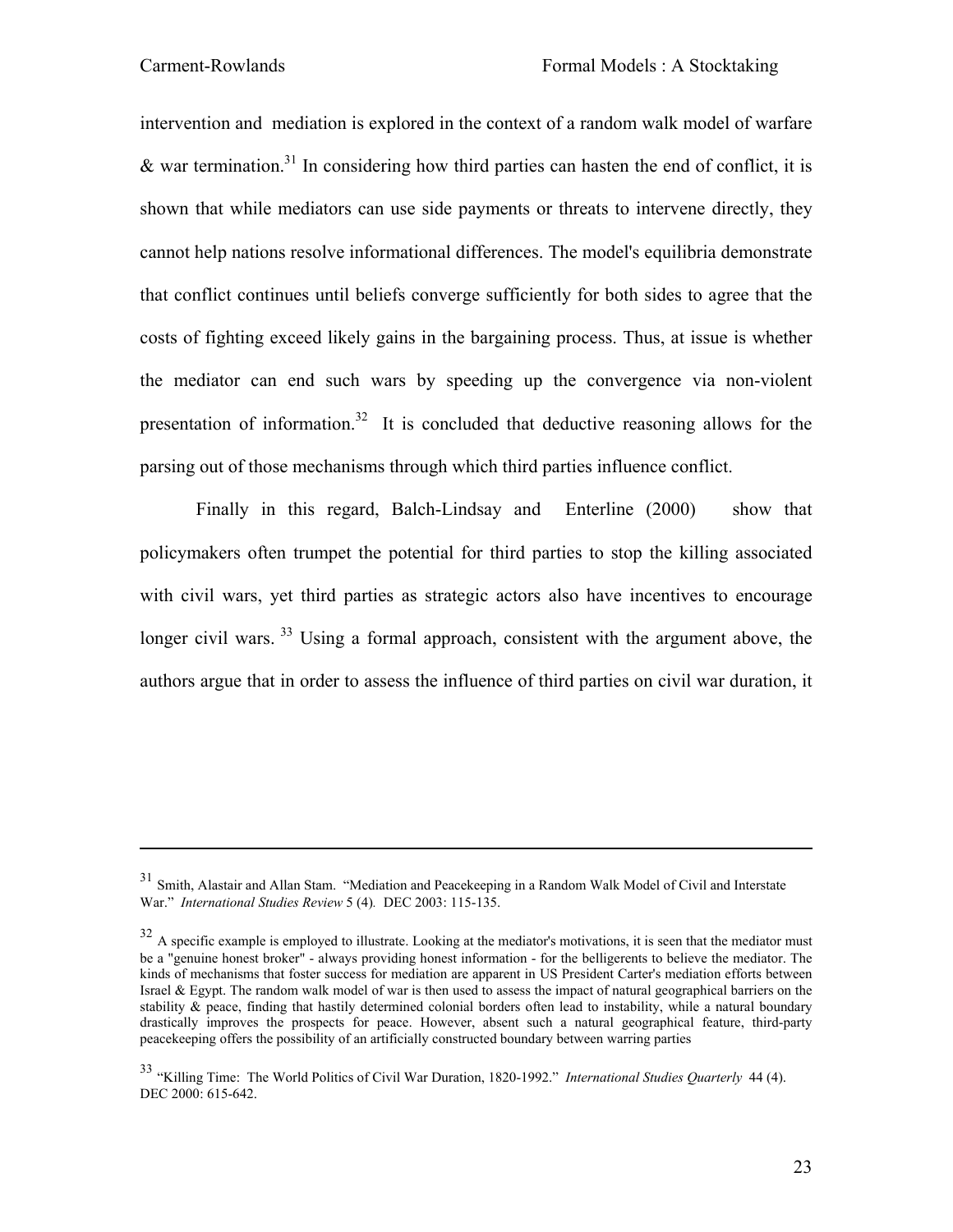is necessary to consider the interdependent nature of third party interventions as they are distributed across the set of civil war combatants.<sup>34</sup>

Our second category is integration; namely efforts to draw on findings from different methodologies and present them in one package. Within the literature we have reviewed, thus far, findings on effectiveness and techniques appear to be quite diverse and inconclusive and there appears to be little effort at integration. Two exceptions to this are notable. For example, O'Brien's (2002) pattern classification using algorithmfuzzy analysis of statistical evidence  $(FASE)$ <sup>35</sup> O'Brien claims to be able to provide accurate forecasts not just on the occurrence of, but the intensity level of countryspecific instabilities over 5 years with about 80% overall accuracy. His contribution is notable because he suggests that one way to demonstrate progress in a field of scientific inquiry is to show that factors believed to explain some phenomenon can also be used effectively to predict both its occurrence and its non-occurrence. His study draws on the state strength literature to identify relevant country macrostructure factors that can contribute to different kinds and levels of intensity of conflict and country instabilities.<sup>36</sup>

 $34$  The analysis indicates that separatist civil wars and ongoing civil wars in states proximate to the civil war state result in civil wars of longer duration. Finally, we find that when third parties raise the stakes of the conflict by engaging in the use of militarized force against the civil war state, the duration of these conflicts is reduced. In general, our analysis underscores the importance of modeling the interdependent and dynamic aspects of third party intervention as well as the world politics of civil wars when forecasting their duration and formulating policy.

<sup>35</sup> O'Brien, S.P. "Anticipating the Good, the Bad, and the Ugly –An Early Warning Approach to Conflict and Instability Analysis." *The Journal of Conflict Resolution* 46 (6). DEC 2002: 791-811.

<sup>&</sup>lt;sup>36</sup> Schrodt and Gerner's (2004) approach on mediation also provides insight on how to evaluate effectiveness. They argue that mediation, combined with conflictual action directed towards both parties and cooperative action directed towards the weaker party, is linked to reduced violence. Their **e**vent data on the Israel-Lebanon and Israel-Palestinian conflicts in the Levant (1979-1999) and the Serbia-Croatia and Serbia-Bosnia conflicts in the Balkans (1991-1999) are used to test two sets of process-related hypotheses embedded in the theoretical and qualitative literatures on mediation. Cross-correlation analysis is used to examine the time delay in the effects of mediation on the level of violence over time. Results show that a reduction in violence is generally associated with mediation combined with conflictual action directed toward both of the antagonists and combined with cooperative action directed to the weaker antagonist.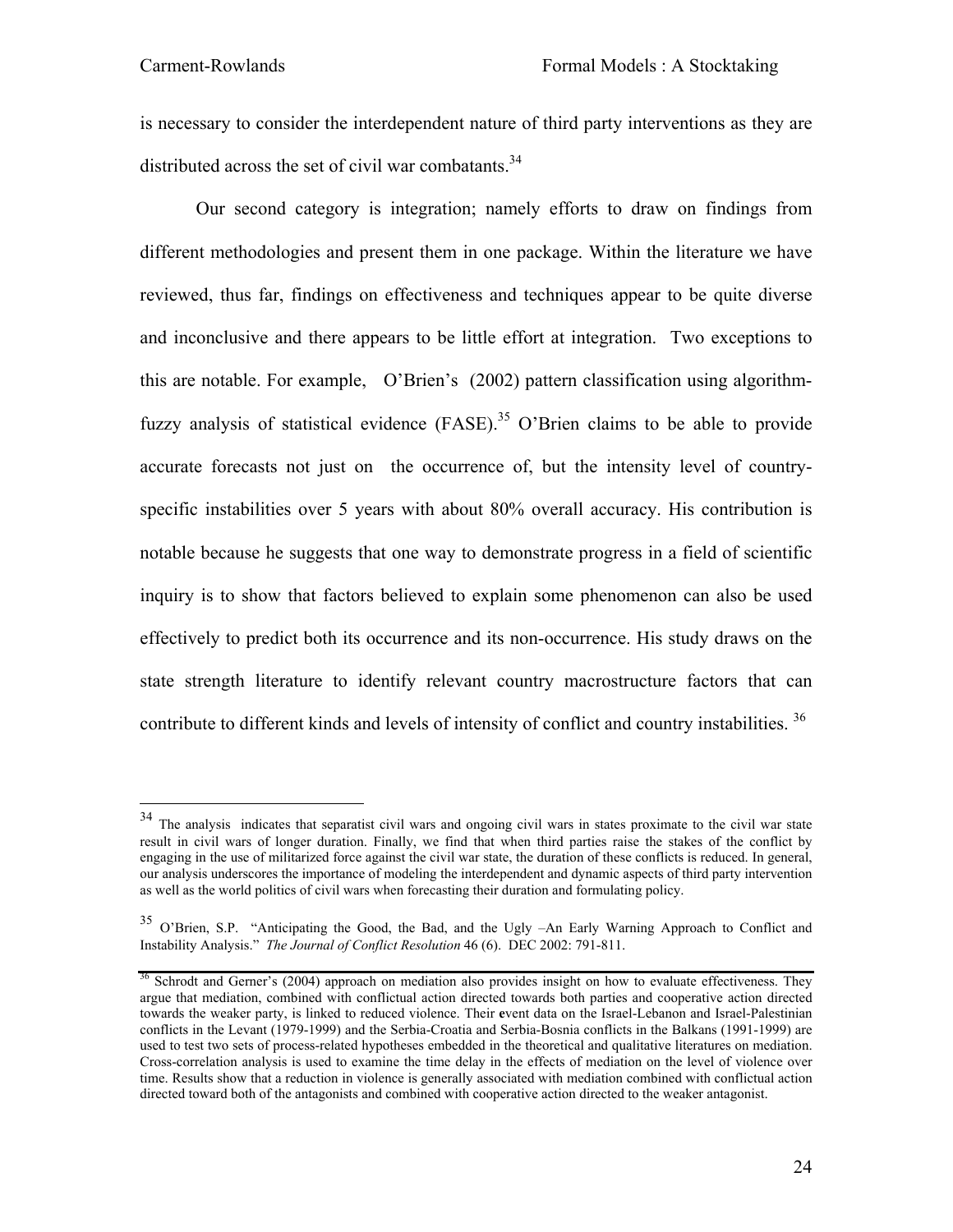Another exception is Wohlander's very instructive research agenda based on the premise that a theory that produces a general, causal explanation of third-party intervention and that specifies the precise conditions under which it does and does not occur is both viable and policy-relevant. He shows that overall, the theory he develops predicts approximately two-thirds of cases correctly when subjected to rigorous empirical tests.<sup>37</sup> His research develops a theory of intervention by laying out a story about how strategic third parties and disputants make interdependent decisions in the context of an ongoing militarized dispute, and then formalizing this story into a simple-game theoretic model. In addition, the theory produces theoretically-interesting, empirically-supported insights about the relationships between the resources of the actors involved in a militarized dispute and the likelihood that intervention occurs. His research concludes with an application of the theory to the debate in the international relations literature over whether balancing or bandwagoning is the more common form of intervention. The application shows that the theory produces a more powerful explanation for the occurrence of balancing and bandwagoning than the existing literature offers, and suggests that the debate is mis-specified.

Part of the problem in achieving full integration is that in contrast to our example of economics, formal conflict theorists do not yet have a sufficiently developed consensus about how to model conflict (not just intervention) or identify when one approach is more applicable to another. This problem mirrors in some way the problems that are manifested in the intervention literature in general as highlighted in the six

<sup>37 &</sup>quot;A Theory of Third-Party Intervention in Disputes in International Politics." *Dissertation Abstracts International, A: The Humanities and Social Sciences* 62 (7). JAN 2003: 2565-A.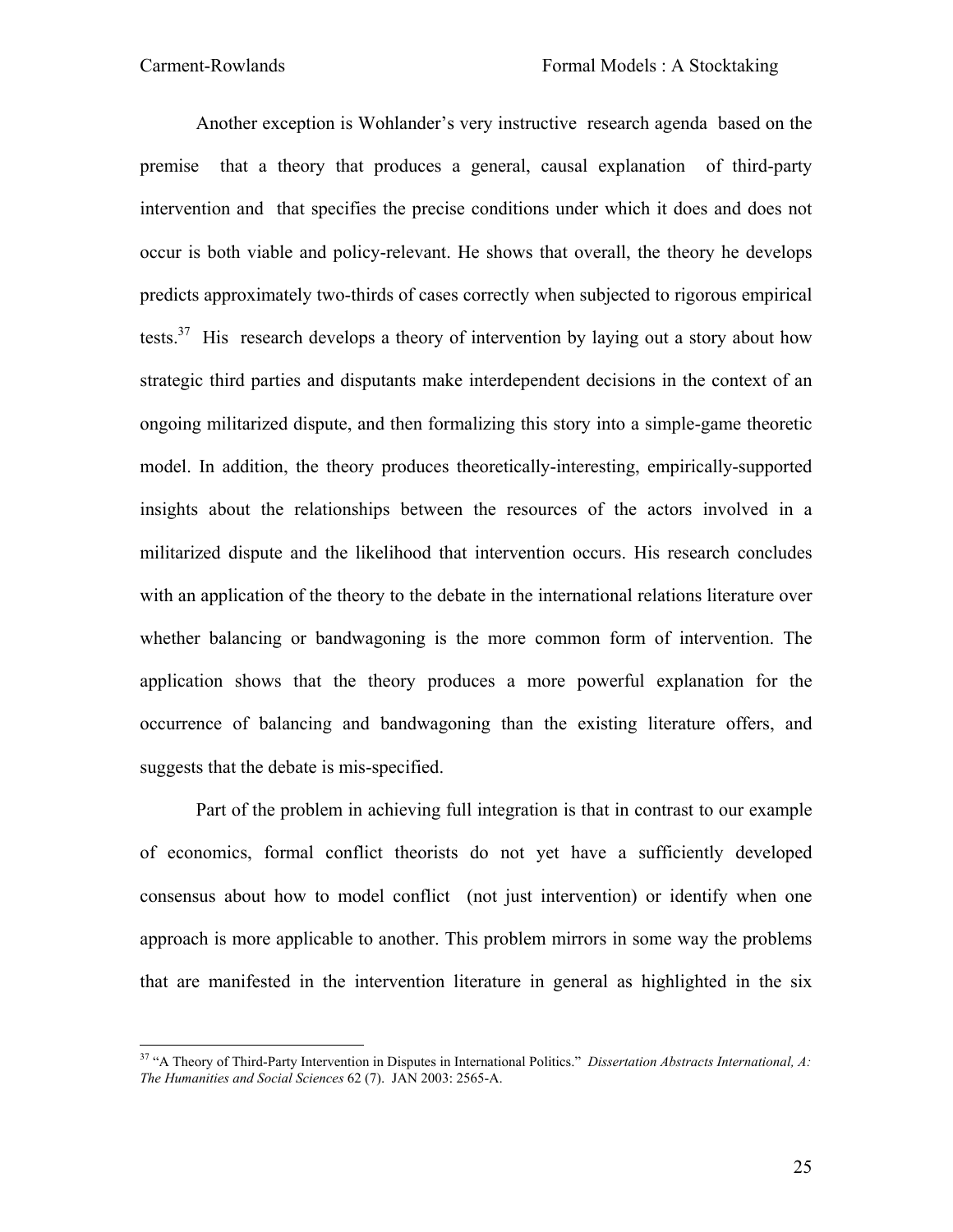summary points noted above. For example, Rowlands and Carment (1998) and Carment and Rowlands (2001) model intervention formally by extending the approach of Hirshliefer but they also draw on case studies in doing so. Whether the formal results and policy implications transcend this specific type of application remains an open research question.

In the absence of a comprehensive set of conflict (and thus conflict intervention) models, the only alternative is to use formal approaches to intervention that are sufficiently robust that they transcend any underlying conflict model. One possible candidate is deterrence theory, the formal analysis of which has wide (though not universal) acceptance, and has sufficient rigor in structure to be generalizable, and sufficient flexibility in interpretation to be tailored for specific application.<sup>38</sup> More importantly deterrence theory has been broadly applied using a variety of different methodologies, inductively and deductively, using assumptions of rationality and nonrationality. Rational deterrence already has a proven ability to permeate government institutions, having been the foundation of Cold War security policy. It also has empirical content; Carment and Harvey (2000) have used deterrence theory to examine intervention outcomes in Bosnia and Kosovo. By accepting conflict as a "given," rational deterrence approaches to intervention can avoid the problem of specifying the nature or initial causes of the war and focus on how to deter continued undesirable behaviour.

<sup>&</sup>lt;sup>38</sup> Achen and Snidal (1988) and Lebow and Stein (1988) present, respectively, the pro and con sides of the debate over rational deterrence theory. While raising many useful points, Lebow and Stein demonstrate in their argument a lack of understanding of the theory. Specifically, their proposed counter-examples are in fact consistent with rational deterrence, which requires a comparison not just of the relative outcomes from resisting or accommodating a challenge, but of these outcomes with the those arising from no challenge to the status quo.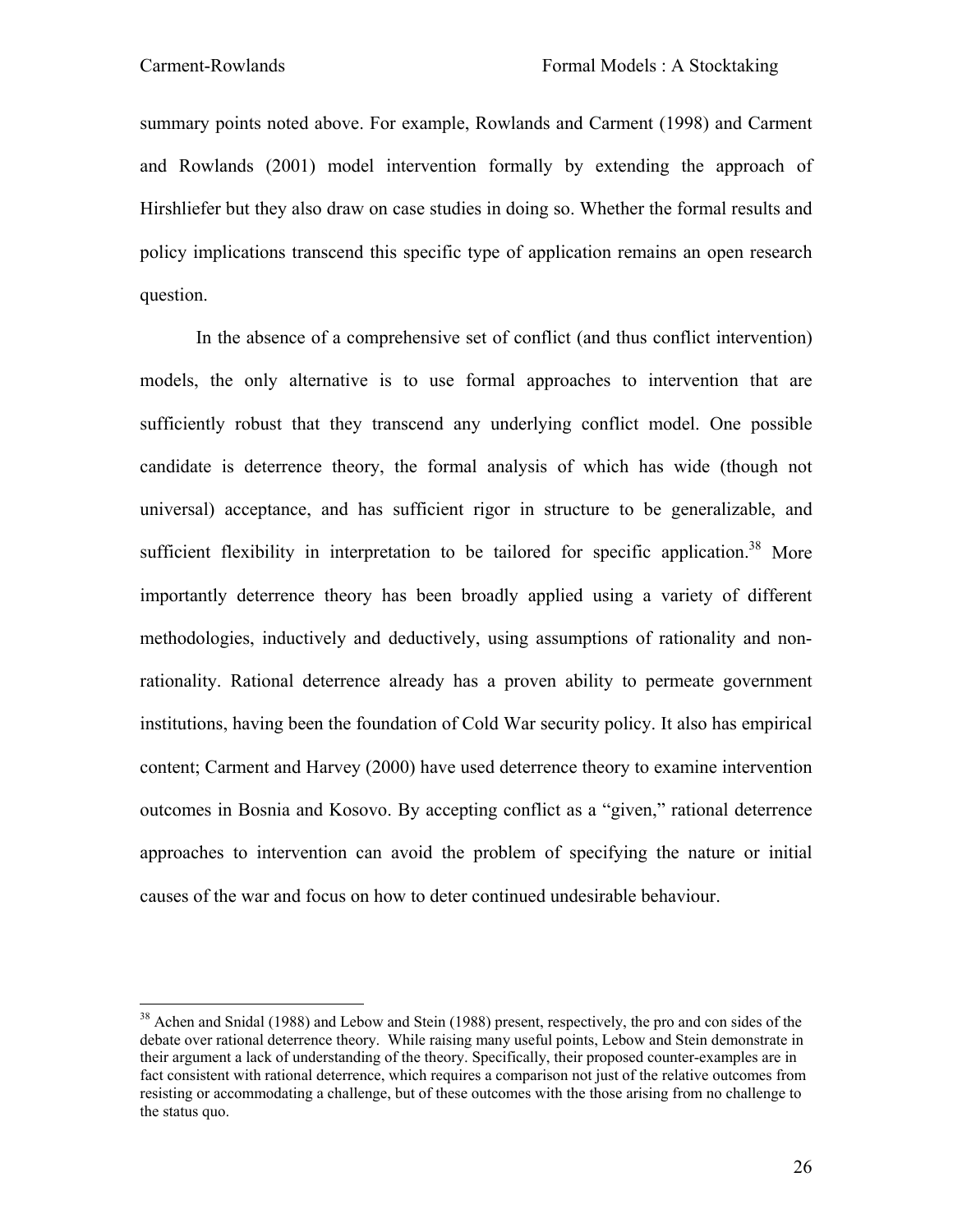While promising, certain caveats need to be acknowledged before embracing rational deterrence as the only or best approach to intervention analysis. First, failures of intervention have been frequent despite its apparent acceptance within the policy community. Whether these represent teething problems in recalibrating the theory to fit intrastate conflict conditions, or more fundamental defects that preclude its universal application, is difficult to say. Certainly it is plausible that deterrence would be more difficult when dealing with irregular forces lacking a clear political or military hierarchy, and operating outside the control of a clearly recognizable political structure. Second, it is not apparent that rational deterrence is the most efficient basis for organizing intervention. Third, even if it is the most efficient past practice suggests that interveners may not have the inclination to apply sufficient effort to make deterrence effective. Finally, while deterrence theory may provide a short cut to modeling conflict intervention, it still requires an understanding of what motivates the different combatants in a conflict, which brings us back to the initial and fundamental problem regarding the nature of the conflict.

 Turning now to our third category of synthesis: the inclusion of findings at different levels of analysis; it could be argued that intervention theory should lend itself to synthesis, especially if there are efforts to draw on the deterrence literature because so much has been written on the topic from a variety of methodological perspectives. Here too there appears to be few efforts to take findings from one level of analysis (e.g. the individual or group) and apply it at higher levels of aggregation. An exception to this might be mediation research wherein insights and research on small group mediation –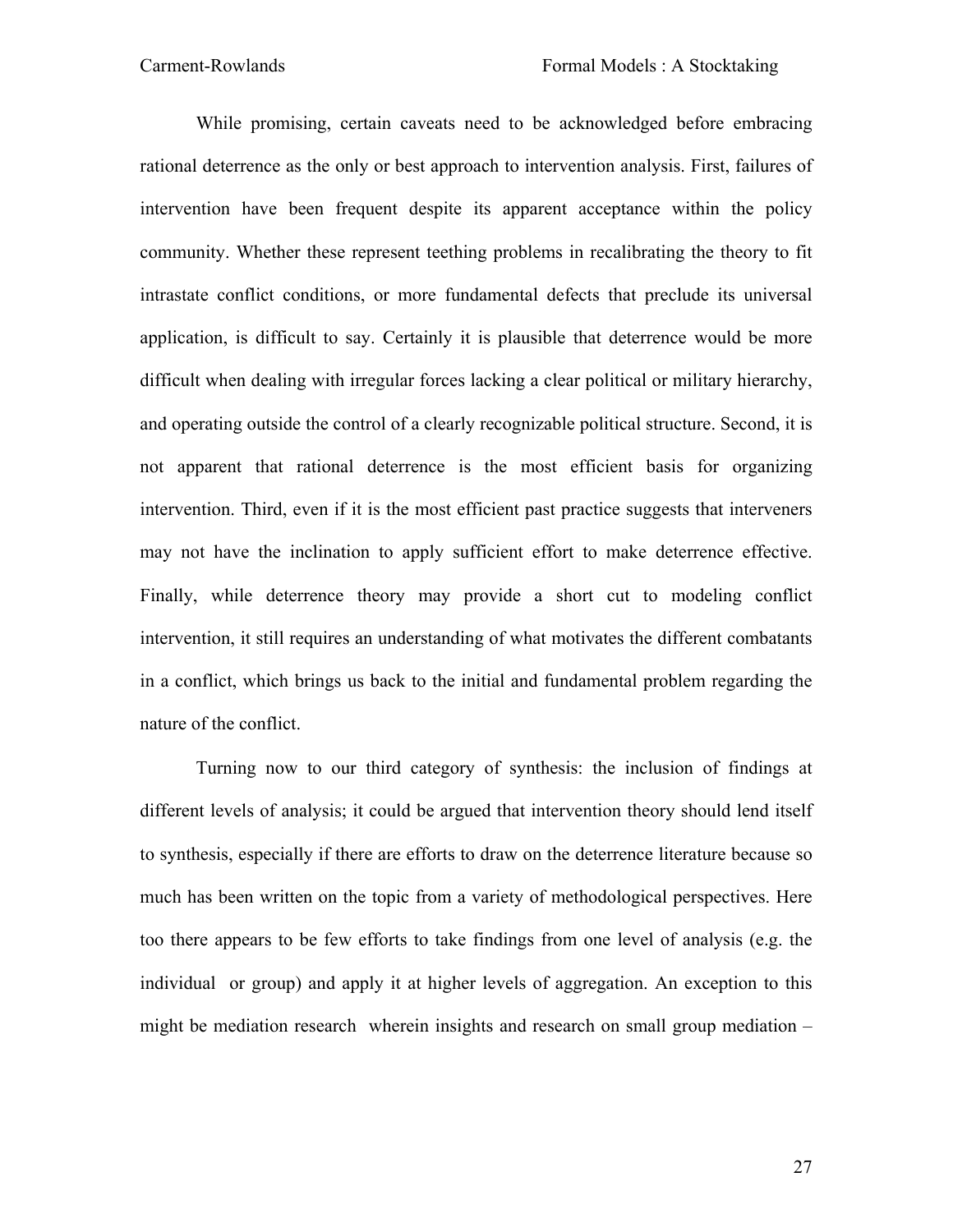specifically questions of bias and impartiality – lend themselves to questions of third party effectiveness at the state level (Rowlands and Carment 2003).

 There is of course a limitation to synthesis, as rationalist explanations assume interveners are capable of making decisions on a conflict according to coherent, well ordered preferences. Interveners must be treated as rational actors if preferences are considered to be an attribute of a coalition for example and enacted by leaders.<sup>39</sup> However, before we accept the abstraction of third parties and belligerents as rational unitary actors we must satisfactorily specify the objectives of their decision makers.

 Arrow's theorem suggests that although states unified under a multilateral coalition may act as if they are unitary decision makers, they may also act incoherently in the sense of not revealing a complete set of transitive preferences. It may be impossible to argue that any collection of persons or states is acting as if they were pursuing an identifiable goal. Bueno de Mesquita has suggested that we cannot truly understand any international behaviour or process unless we specify the role of decision makers in the process. The value of any theory is not just that it solves problems but that it offers new ways of conceptualizing. Rationality is a normal human trait that tends to relate ends and means and a way of measuring these in a proportionate manner. The difficulty is in estimating the values that policymakers assign to particular goals or objectives and in estimating their willingness to bear the potential risks and costs of a particular action.

 $39\,$  We recognize that the decisions of third party interveners represent considerable pulling and hauling if not within each state's bureaucracy then between the states themselves. Nevertheless third party intervention is identified with decision-makers, be he/she the head of a coalition of like-minded states or the head of a regional or international organization such as NATO or the United Nations.. For analytic convenience we can treat the intervener's decision as reflecting the sum total of the preferences of those whom he/she represents. A similar argument holds for ethnic elites who, out of fear of being replaced, will go along with the population they represent. Discordance between the preferences of ethnic elites and ethnic masses generally do not persist for long.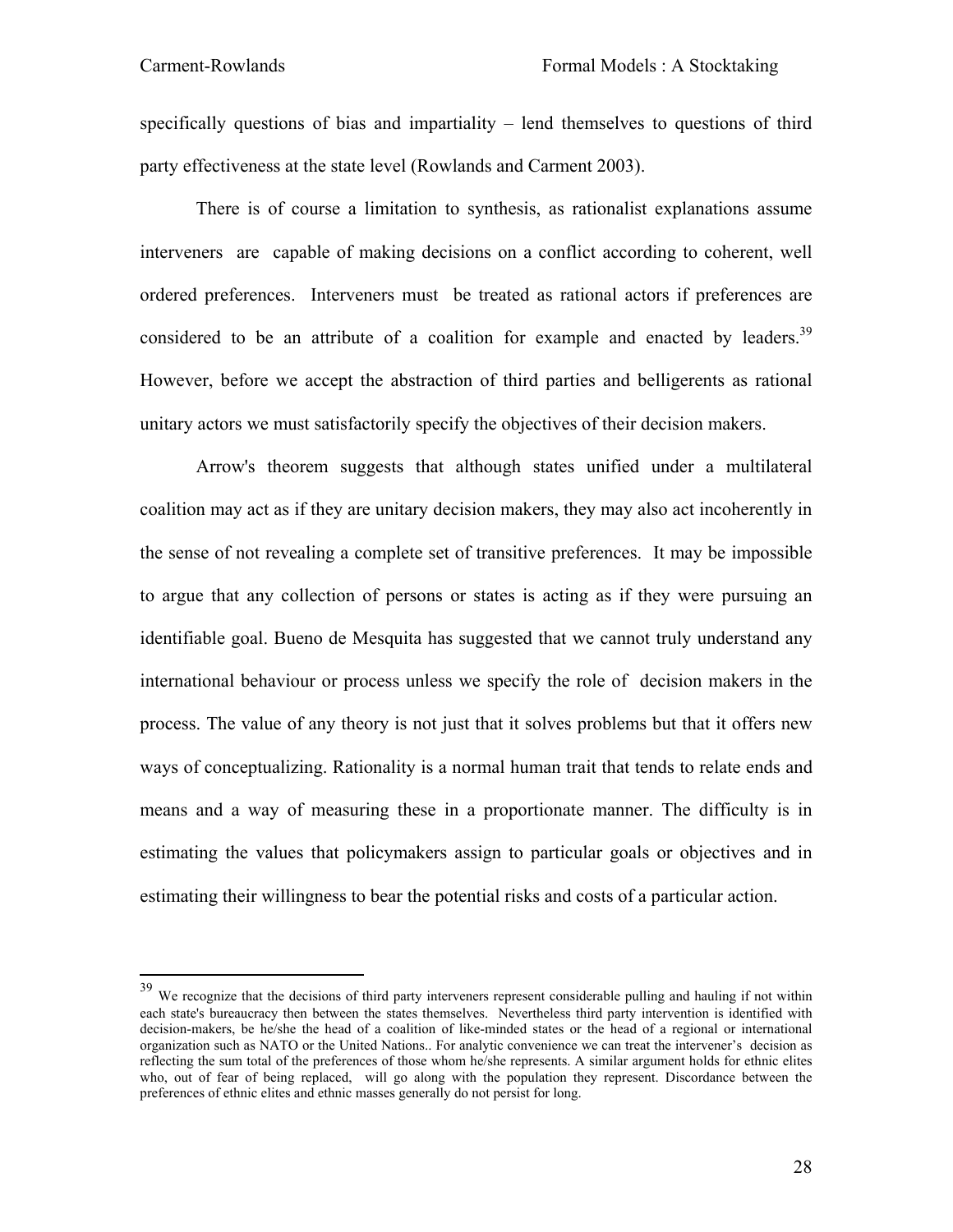To summarise this section, we offer three suggestions for improving accumulation, integration and synthesis. First with respect to accumulation, a key goal would be to build on bargaining models in order to create a dynamic theory that would emphasize the interplay between interveners and belligerents using bargaining strategies. This approach would capture the essence of decisions that each side faces. Unlike traditional intervener perspectives which assume that decisions are dictated by the choice of a grand strategy at the beginning, the rationales for individual decisions within the conflict would be examined and optimal moves could be determined at each turning point. The second step is to model each actor's evaluation of its future benefits from its actions. Unlike static models, this approach assumes that actors evaluate the streams of benefits and costs that flow from a decision rather than just the immediate gain. A third step would be to model decisions as time-dependent calculations. This approach assumes that the decision to be made is when to act, rather than how to act.

With respect to integration and synthesis, here we turn to the seminal work of Zeev Maoz whose methodology has been to first develop a game theoretic model with modified versions of a) conflict-initiation, b) conflict management, and c) negotiation as viewed first from the perspective of a single actor and then from the perspective of both actors. This kind of approach cross-cuts levels of analysis and draws on findings from disparate research on management and conflict analysis. This "unbundling" process would be similar to the approach taken in *National Choices, International Processes* (1991) complete with the loss of precision and brevity that simple expected utility models, for example, have provided.<sup>40</sup>

 $40$  Although Maoz's approach relies heavily on the BDM expected-utility theory, his model incorporates several new factors into the original BDM model. They are: measures of risk disposition into the expected utility calculations;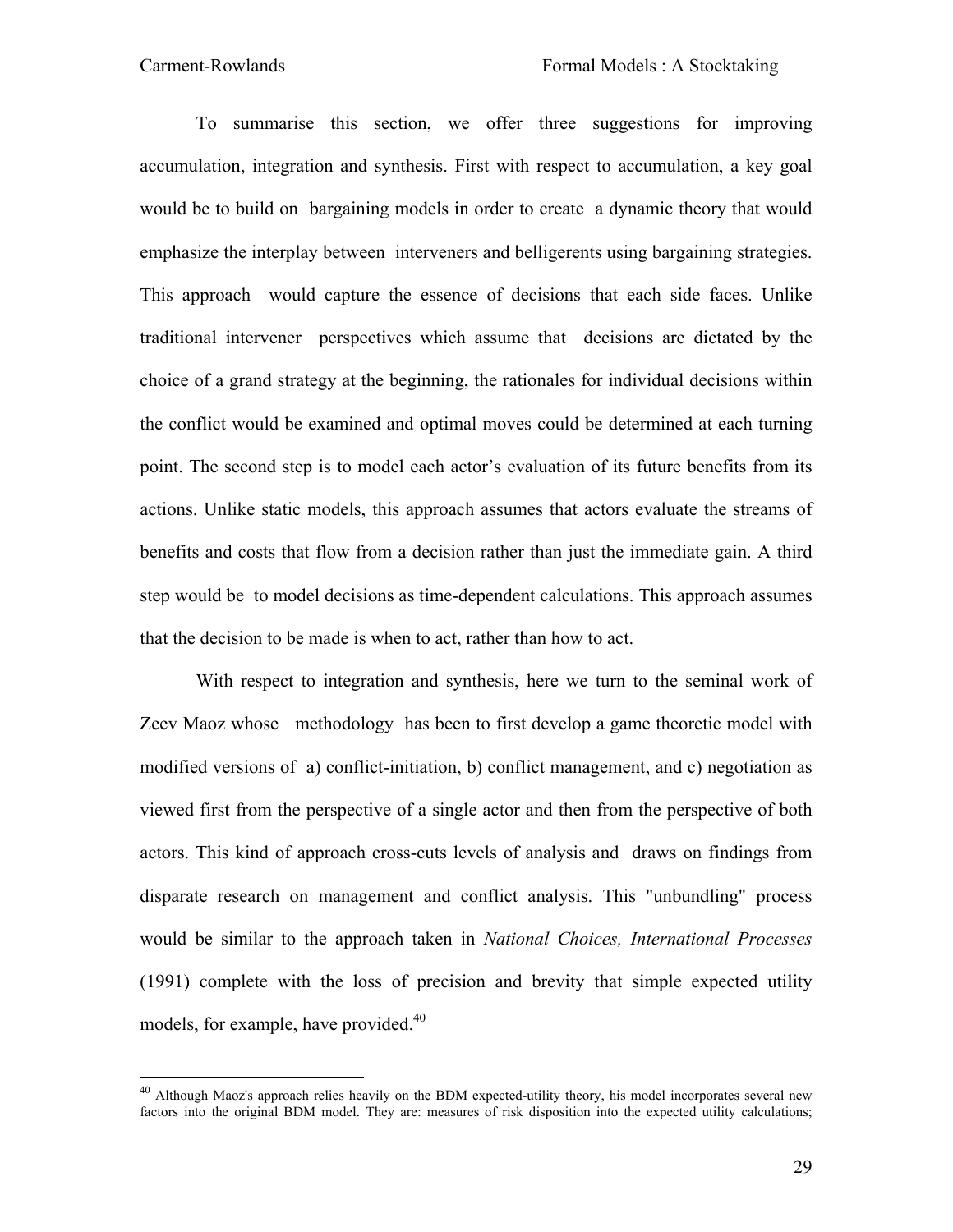In his book, Maoz addresses three questions: a) What is the relationship between the preferences of individual decision-makers and aggregate outcomes which are individual decision-makers and groups observed at the international level? b) What is the relationship between choice and consequence in determining and assessing foreign policy outcomes? And c) Is there a link between micro and macro decision making and choices as evolutionary patterns develop over time? In responding to these questions Maoz wants to argue that micro and macro decision-making behaviour cannot be treated as discrete and independent variables if one wants to explain change in outcomes over time. Thus, Maoz sets about attempting to synthesise micro and macro models in order to explain changes over time. In bringing the individual and group approaches together, Maoz argues that there are three factors that shape decision-making: situational variables, personality traits and organizational role.

While Maoz wants to synthesise these two distinct types of decision-making, he also is concerned to bring both these processes (which can be considered as one way processes) into contact and synthesis with interactive processes as derived largely from game theory. Much of his work in this book is devoted to a testing of all models in order to demonstrate their weaknesses in standing alone and their strength in being synthesized. The weakness of game theory he argues, lies in the assumptions that game theory makes. He argues that these assumptions remain constant over time. For example the number of actors, their alternatives and preferences are assumed to be constant over time. Standing alone, game theory, Maoz argues, cannot explain long term processes in which the number of actors change. Thus Maoz utilises game theory as a heuristic and descriptive

measures of combat-related costs; and measures of intangible (moral and diplomatic) costs associated with aggression. Maoz argues that the inclusion of these measures is necessary for the conversion of the BDM decision-theoretic model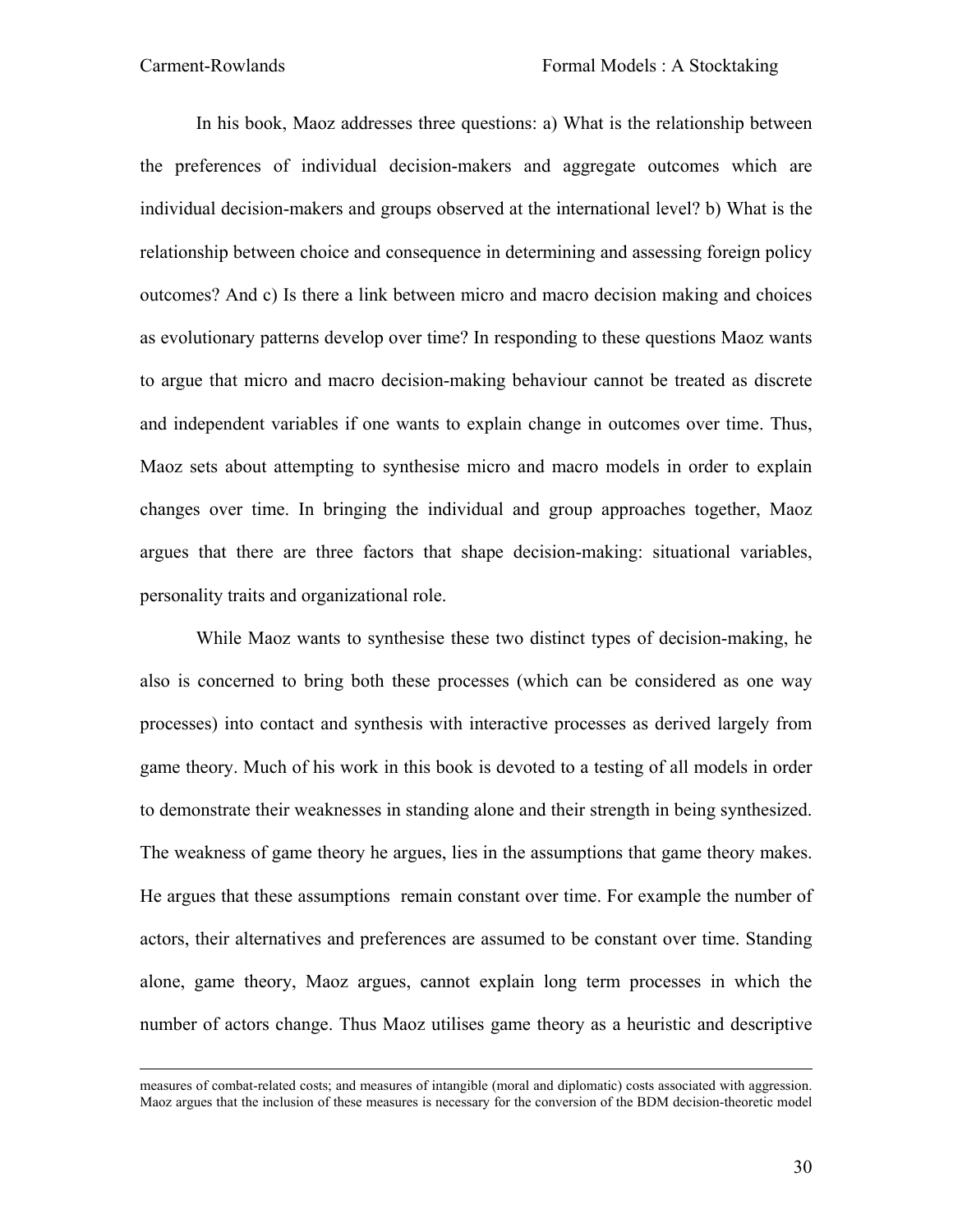device in order to assess how choices affect international outcomes, but relies on the one way process to assess the changes in choice over time.

Synthesizing game theories, which distinguish between bargaining and negotiation, and psychological approaches (for example) which do not make this distinction, in his view, results in a model which is based on rational choices under conditions of interdependence. Through a complex mathematical approach and critical testing (based on three criteria - simplicity, fertility, beauty) Maoz arrives at a model that is more than and different than the sum of its components. According to Maoz, the model leads to propositions that are both surprising (which he values) and theoretically testable while being capable of explaining situations where good results would not be expected. The model is capable of explaining both ad hoc and strategic interactions. For example the strategic approach lays emphasis on long range goals in a stable international environment, while the ad hoc approach suggests that consistency is the exception rather than the rule. Although the process of search and detection tends to favour group decision-making and ad hoc interactive processes found in game theory, Maoz's over all conclusion suggests that reality conforms to both long term and ad hoc approaches and that therefore his synthesized approach is justified.

A basic problem is also obvious. Maoz's model is too complex. The question that arises is the extra accuracy worth it? Secondly, the empirical testing is both difficult to evaluate and may be difficult to duplicate for purposes of hypothesis testing. There are few individuals qualified to assess the implications of his findings. Thirdly, there is an imbalance in his theoretical approach - certain concepts are weighted while others are

into a game-theoretic one and for the conversion of both models into more dynamic terms.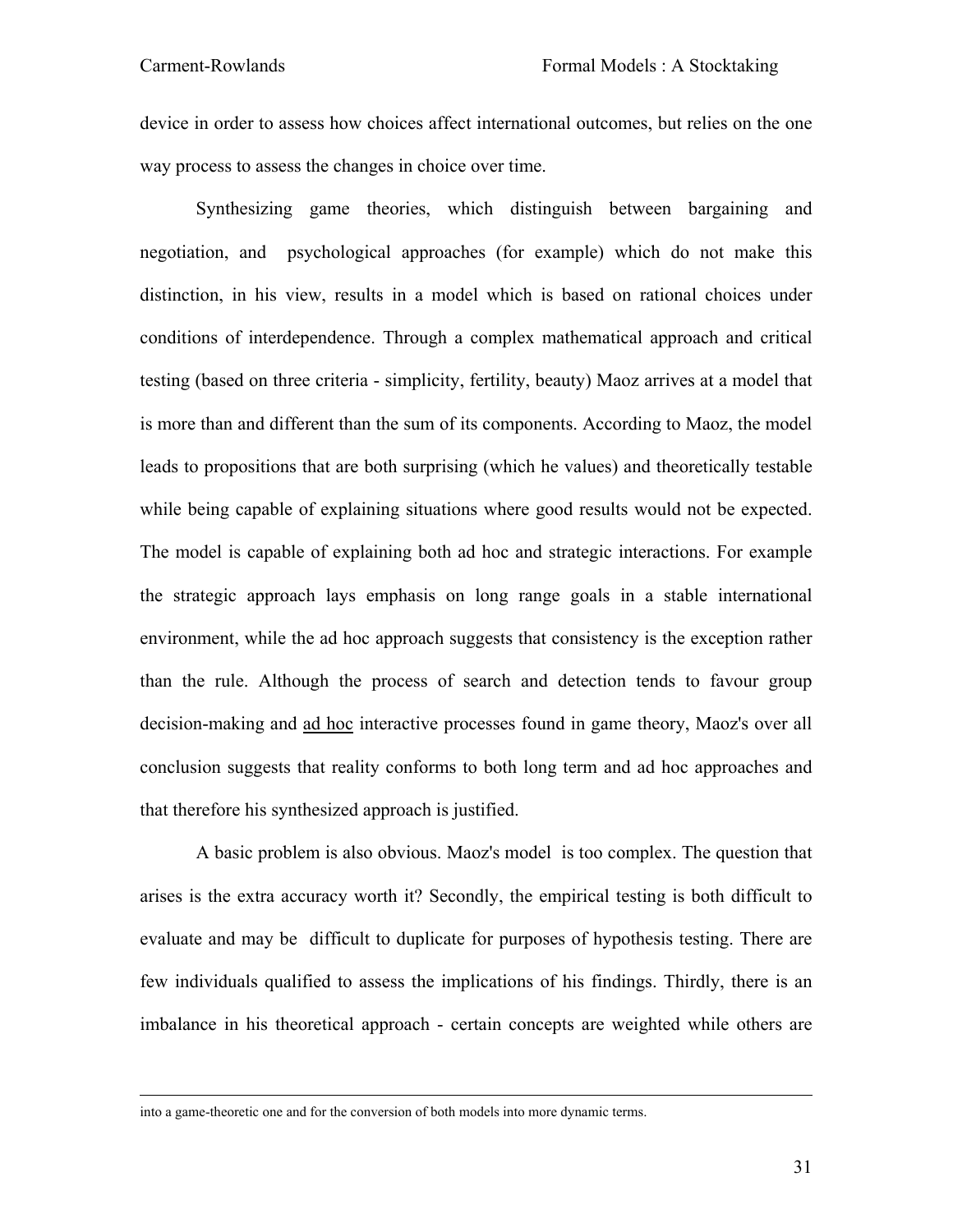ignored e.g. national interest, power, systems, anarchy, norms and regimes are largely ignored.

Several questions are raised by his study through. First, some theory commensurability should be developed on rationality - what do we mean by rationality when we are looking at dynamic processes? Static assumptions of rationality may be fundamentally different from rationality involving two or more actors in a dynamic process. Second, as O'Neill has shown, dynamic models should include the element of uncertainty in order to better estimate reactions to anticipated behaviour. Third, there may be general problems with rational choice models that do not incorporate some form of game-theoretical approach in describing dynamic processes of international conflict.

Finally, it is important to understand the sequence of choices made by both interveners and belligerents. Brams and Hessel postulate that sequential games are a useful basis from which to analyse a players choices which are nonmyopic (farsighted choices that anticipate the entire sequence of moves and countermoves that players will make) and in equilibria. Their analysis of the threat strategies of states suggests that both players (the threatened and threatener) will play the same game over and over again with the threatener being the player who can hold out longer at a mutually disadvantageous outcome.

The implications of the Brams-Hessel model of threat power for change are twofold: First, a player interested in changing the equilibrium in a non-cooperative game should initially opt for a strategy that avoids confrontation with a superior opponent and then threaten escalation to its hard position putting the onus for breakdown and subsequent disruption on itself. Second, the player possessing threat power should press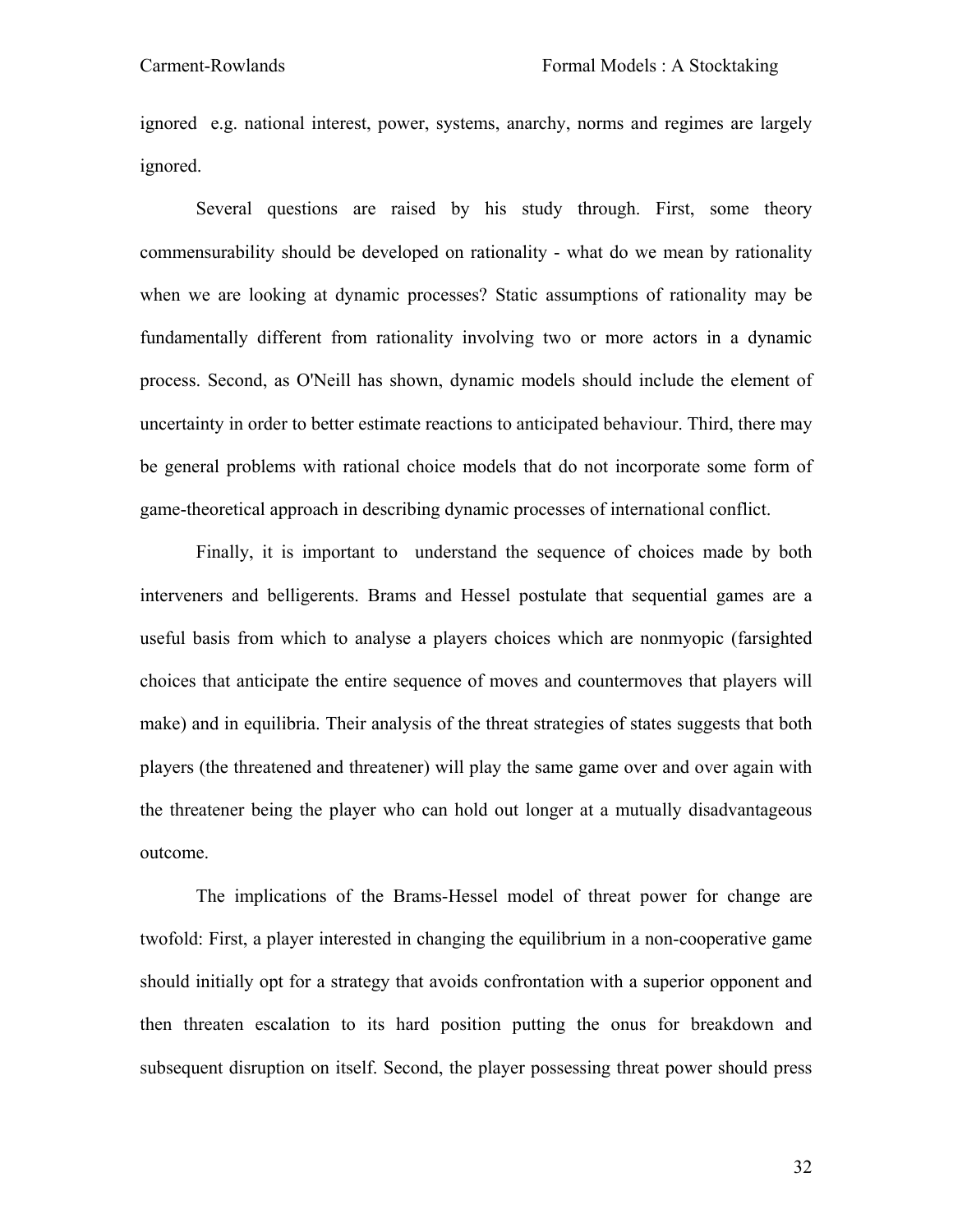its advantage by choosing and maintaining a hard rejection strategy and also stress its superior power. Such a strategy could split the opponent's strategy into two -

accommodationist and optimizers. In sum the model has an intuitive appeal that could be

adapted to intervention theory.

# **4. Implications for Policy and Research**

There are two major reasons why policymakers pay greater attention to case studies than empirical models. First they are generally older, having completed their primary education well before the behavioural revolution and the government doesn't provide much incentive to stay current in your field. Case studies are generally easy to understand and appreciate regardless of your educational level or methodological training. Second, the tension between qualitative and quantitative analysis in the government is in times and places much more acrimonious than it is in many political science departments, but this applies more at the level of the government analyst than the policymaker. The agencies that have the greatest claim to knowledge about what is going on around the world tend to recruit exclusively country and area specialists from the Ivy league schools who resist all attempts to impose greater methodological sophistication on their day-to-day activities. This is slowly changing. Others insist that political scientists should strive to make to their work as predictive as possible, and to make it available to people in power. "I don't think there's anything unique about international behavior that makes it less predictable than, say, economic behavior," says Philip A. Schrodt, a professor of political science at the University of Kansas. "If anything, an economic system is far more complicated than an international system. And yet we just constantly engage in economic forecasting."<sup>41</sup>

<sup>&</sup>lt;sup>41</sup> Quoted in Glenn, D. "Calculus of the Battlefield Do game theory and number crunching -- the New Math of international relations -- shed light on the conflict with Iraq?" *The Chronicle* (November 8, 2002) http://chronicle.com/free/v49/i11/11a01401.htm**.**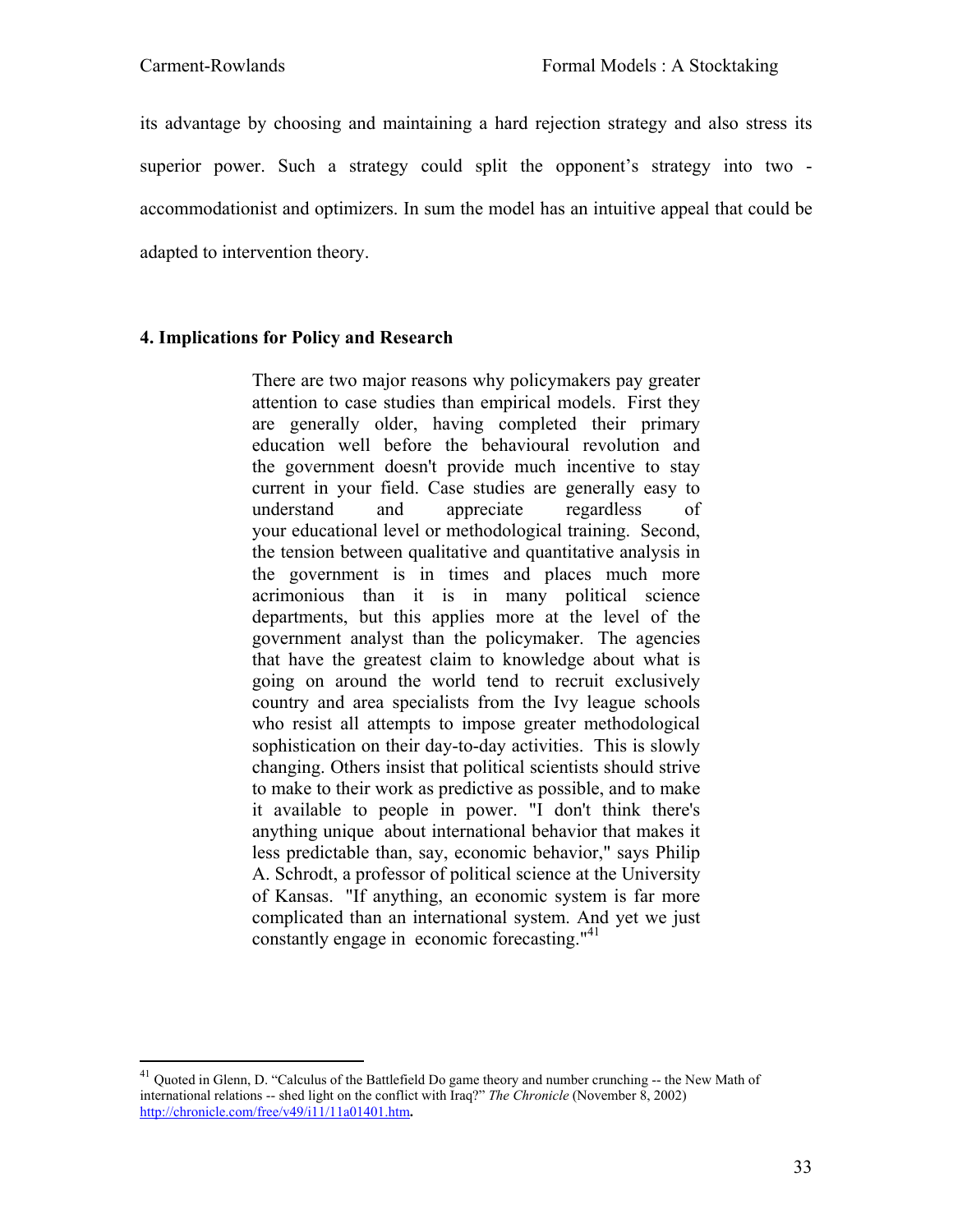Any model of intervention that expects to be policy relevant must do three things. First, it must specify which elements of intervention are the most effective in order to assist policy makers to design more effective policies. In order for a theory to be politically useful it must have a solid body of empirical evidence to back its propositions.

Second, intervention theory can aid policy in helping decision makers think through or analyze problems in a manner that is superior to that which they would have used without it. In this case intervention theory serves as a set of analytical tools and policy relevance stems directly from observing the behaviour of interveners and belligerents each with its own logic and behavioural properties.

A third way is by identifying systematic deviations from optimal decision making and the identification of certain correcting principles.

In each of these areas there has been some progress. Political science and econometric ideas permeate Washington and other western nation centres of decision making. The Pentagon, State Department, and CIA are filled with people who understand political science theories and the findings derived from them. And some use these theories inherently to evaluate proposals and model outcomes but they do not use them explicitly nor do they rely solely on them for devising policy options. But they rarely read *JCR, ISQ, APSR*, and *AJPS*, because few of the articles are written with them in mind. And theories and models without clear policy implications or actionable forecasts are just not useful to them on a day-to-day basis.

 The connection between formal modeling and policy is not a simple one. It is useful to consider first analogous situations where models have come to underpin policy analysis and formulation. Good examples come from economics, the social science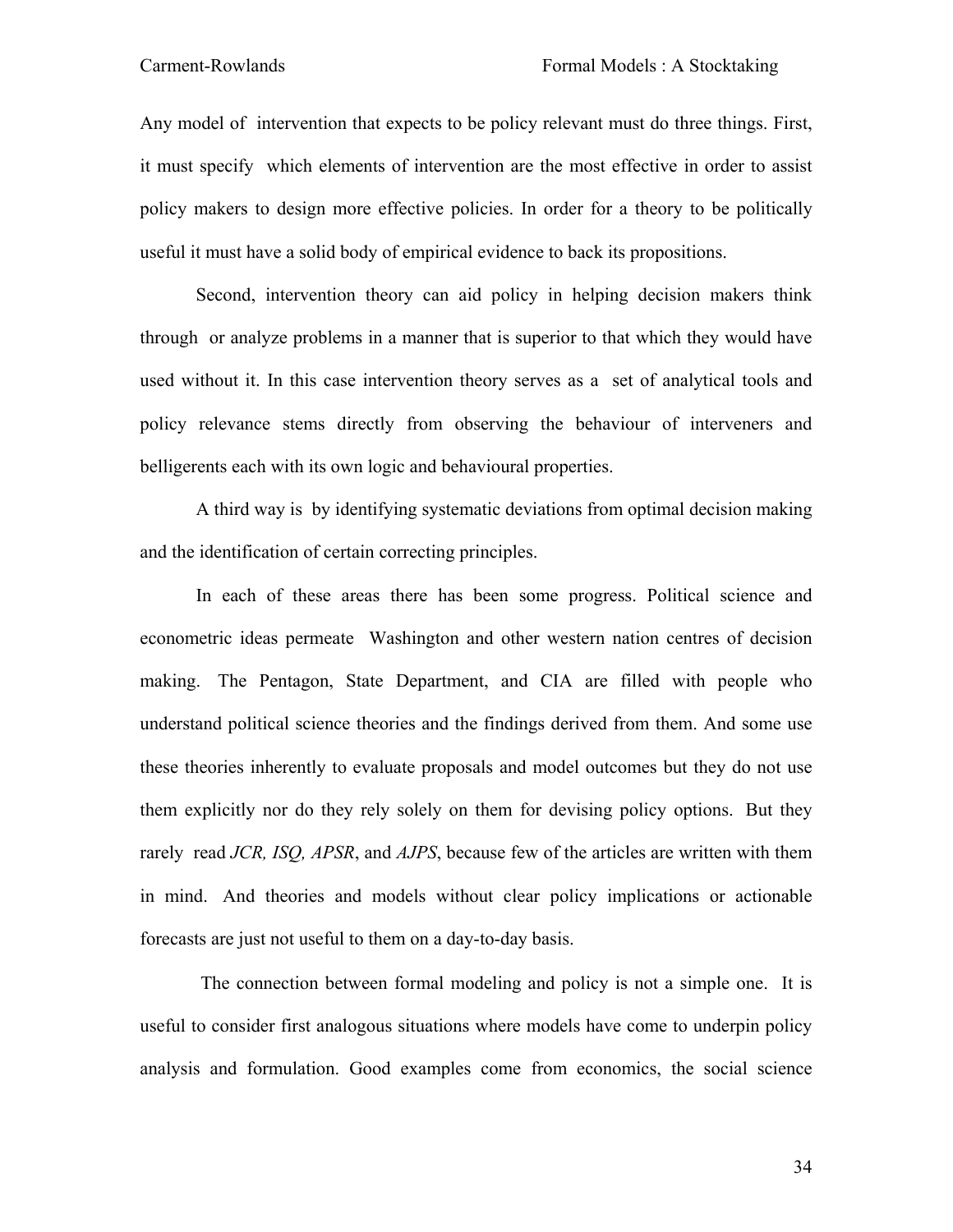discipline where formal modeling is the most widely accepted. Policy discussions on economic matters are routinely informed by the analysis derived from formal models. However, four observations are relevant in terms of the lessons that may prove useful for conflict resolution modeling and policy making. First, the degree of consensus within the discipline regarding the basic models and their assumptions is overwhelming. Second, the models that tend to underpin most policy discussions have generally been tested and refined through empirical investigation. Hence the influence of formal modeling is often indirect and filtered through a more complete "scientific" analytical structure that includes some degree of empirical verification.

 While differences of opinion are common, these tend to be over either relatively minor implications of the models, or their empirical foundations. Consequently it is often relatively easy to isolate the points of contention and identify empirical approaches to settling the dispute. Third, the substantial consensus in the discipline is perpetuated through the essentially uniform courses taken by economists in their university training. Finally, most government economic policy makers who consume formal analyses are themselves trained in the discipline. Even if they cannot themselves produce the formal analyses, they will possess sufficient familiarity with the assumptions, techniques, concepts, and terminology, not to mention disciplinary biases, to make the models accessible and more compelling. While this portrait is no doubt idealized, it is arguable that all of these elements are present only in a much weaker form, if at all, when it comes to formal models of conflict analysis. Each of these points are examined in turn.

 First, formal modeling of conflict intervention cannot easily be translated into policy terms because of the aforementioned barrier caused by the lack of a developed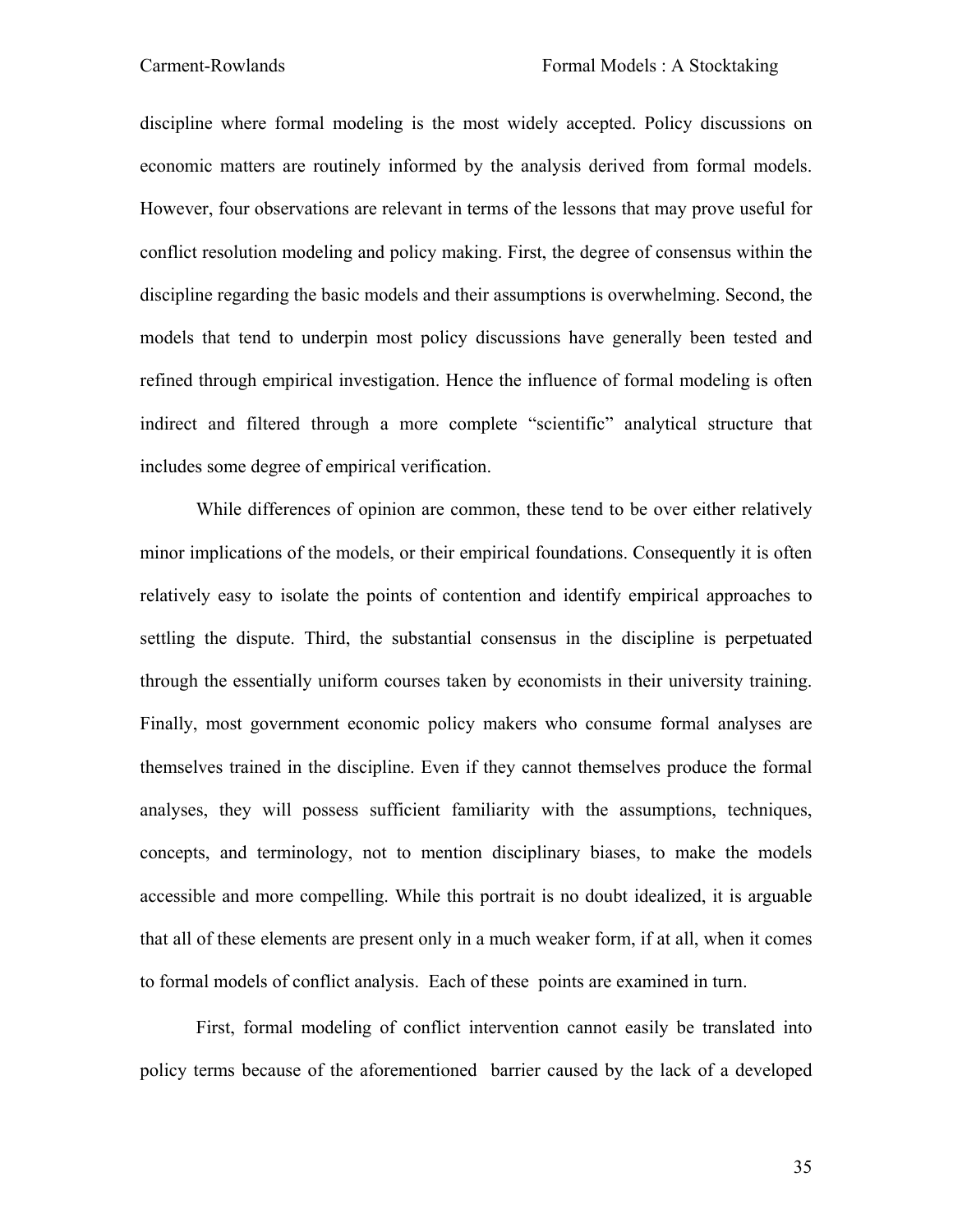consensus. If there was stronger agreement on how to model conflict, or how to model intervention, policy makers would have greater confidence in the consequent policy recommendations.

 Addressing the difficulties of when and how to obtain a specific outcome through further research will contribute to the efforts to reconstruct the principles that underpin successful third-party intervention. The absence of a clear consensus about the theories and models of conflict and intervention translates immediately into the absence of an empirical consensus. Indeed the two are clearly related in a scientific sense: empirical investigation should be weeding out those models that fail the test of evidence. While considerable progress has been made on the empirical examination of both conflict and intervention, any consensus remains elusive and many of the points of contention and testing remain at the most fundamental levels of analysis.

 Second, the research endeavour has not proceeded to the stage of refinement and qualification. Consequently the margin for error for any associated policy suggestions remains daunting, with potential implications for thousands of lives and millions of dollars. In simplest terms formal models of intervention largely remain untried, untested, and potentially not true.

 The third barrier is simply one of the larger challenges for formal modeling arising from the lack of consensus. In economics, university courses are largely standardized and formal modeling is pervasive. Indeed, economics seems to suffer from the opposite problem as the study of conflict, with common sense discursive analysis being viewed with extreme scepticism or dismissed entirely in the absence of corroborating formal models. The battle between competing ideas, methodologies, and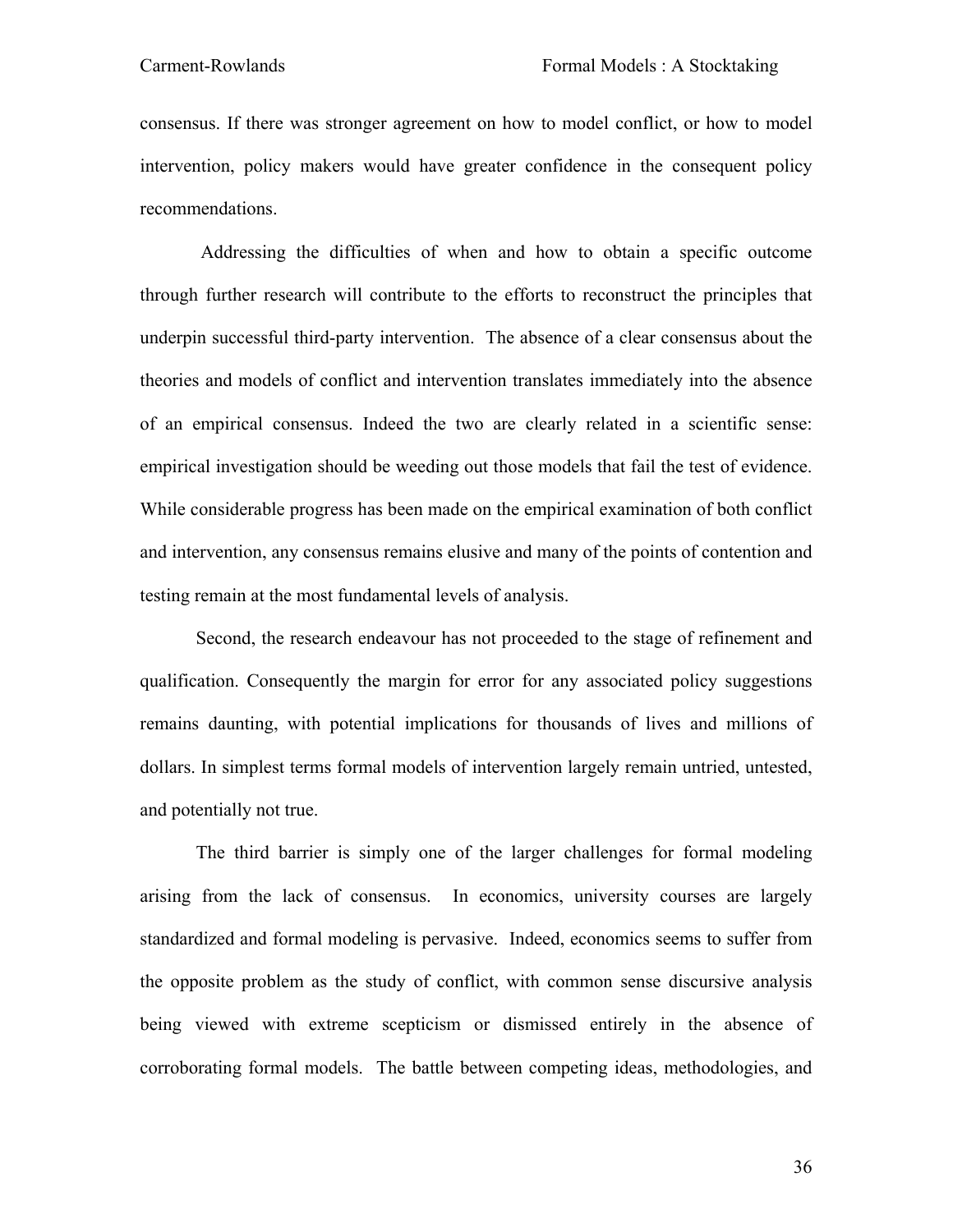normative standards is far more intense in international relations than in economics. As a result there are conflicting schools of thought that are unwilling to yield ground to, or acknowledge the legitimacy of, their competitors. This absence of convergence is apparent in course structures, doctoral thesis expectations, and even journal refereeing. As long as there are large sections of the academic establishment that are incapable of understanding, let alone producing, formal models with mathematical representations, then there will be tremendous difficulty in forging a consensus on how they might be incorporated into policy making.

 Finally, the breadth of training present within the policy-making community itself will generate the same sort of resistance to applying formal models of intervention. Even when policy makers and modellers are drawn from the same discipline, it is usually the case that the models have been tested empirically and translated into more accessible language prior to their emergence in any policy discussions. Disciplinary uniformity and complementarity undoubtedly expedite this process, and in two ways. First, policy makers can engage the theory and theory-builders directly, providing direction in terms of how the model may need to be modified, refined, or repackaged in order to be useful in policy making. Second, the extent of these modifications may be minimized by the presence of a common analytical and terminological framework for discussion. Finally, the affinity of policy makers to modeling will be stronger if they have formal training that is in common with the modeller. This desirable convergence is much less likely in conflict intervention than, say, fiscal policy.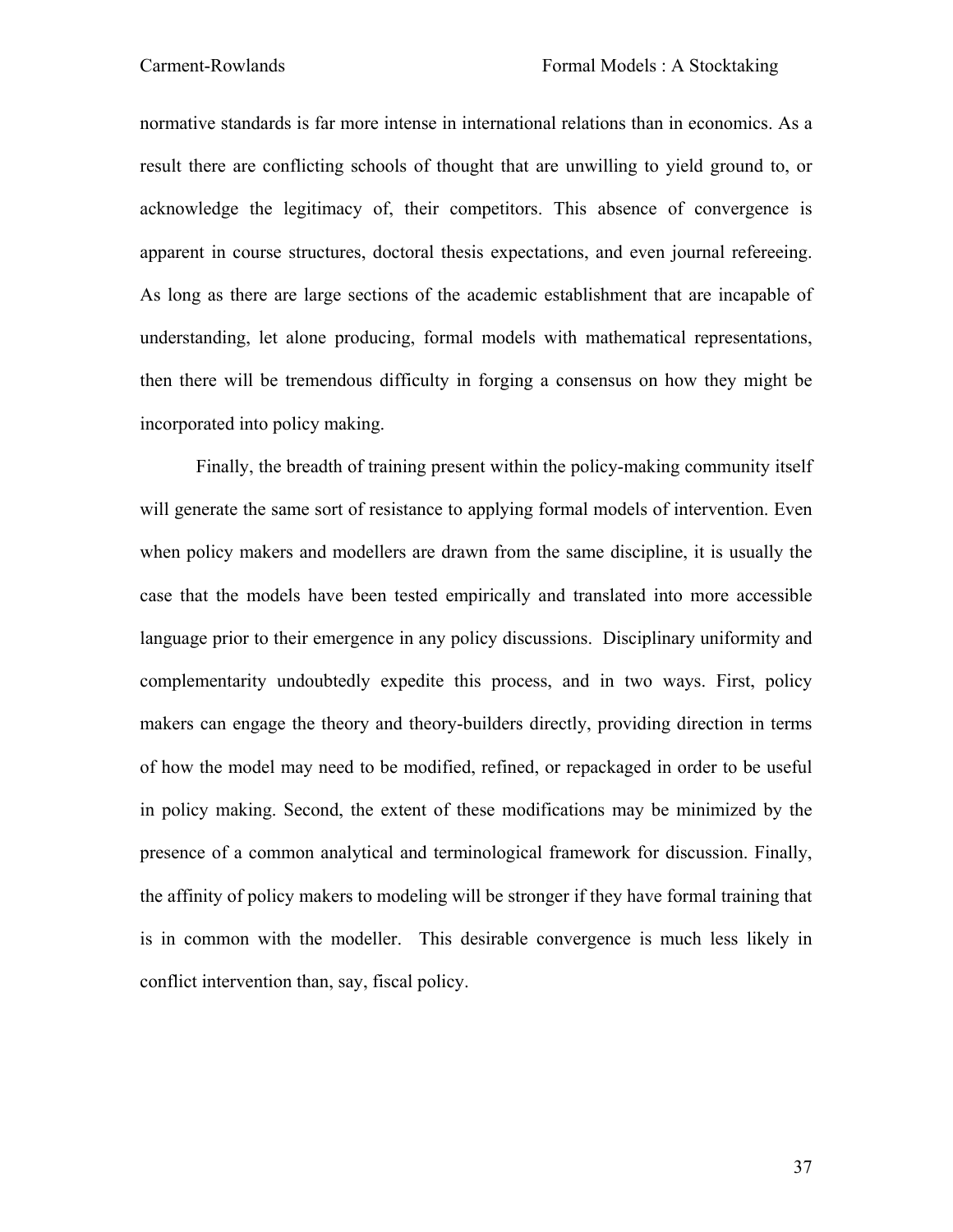# **5. Conclusions**

1

 A predictive capacity based on dynamic theories of intervention and careful empirical work can provide policy-relevant forewarning by which interveners may be forearmed. This paper highlights some of the theoretical and empirical challenges that quickly emerge in identifying the consequences of intervention strategies. Addressing such challenges is crucial however, as current policy initiatives continue to race ahead of clear and precise strategic analysis.

We would suggest greater incorporation of findings from different methodologies and greater efforts at synthesis. For example, case studies can easily be drawn into formal research. The purpose of the case study is to investigate the plausibility of a model<sup>42</sup> and to make explicit the relationship of the terms specified in the model's propositions. This has three advantages. First, this allows an evaluation of the underlying assumptions that are embedded in much of the essentially ad hoc and correlational studies on third party intervention. Second, it would stimulate the production of propositions on third party intervention which can later be tested in a different and more appropriate context. Third, a case study is an illustrative tool to assist readers in understanding how the propositions work (Keohane, King and Verba, 1994: Introduction). For readers who may otherwise be unfamiliar with formal modelling they can refer to the case which is more accessible and where the linkages are explicit. In sum, a case study provides a valuable means for pursuing critical questions of causality and model refinement. Obviously, irregularities between a model and a case study are insufficient to refute propositions, but they can

 $42$  Such an approach is often justified as a tool to evaluate the logical consistency of a model, to clarify the propositions, and examine critical questions of inference (Bueno de Mesquita, 1980, 1985; Russett, 1974; Keohane, King and Verba, 1994).